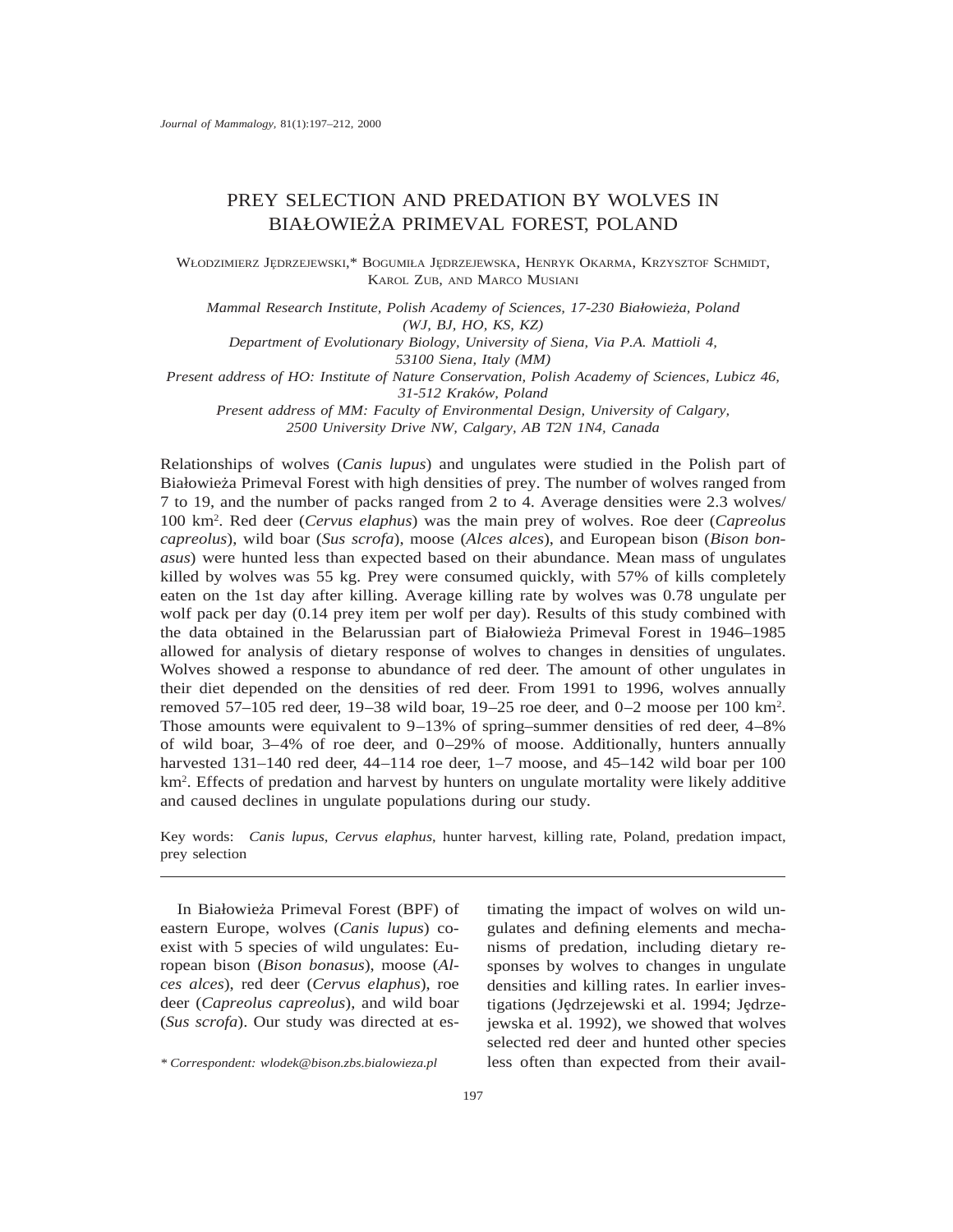ability. Also, we documented that the relative effect of wolf predation among all causes of deaths was small in bison, moose, and wild boar and more significant in red deer and roe deer (Okarma et al. 1995).

Under conditions of a diverse prey base, wolves may be expected to show complicated and locally varying patterns of prey selection and functional responses. Messier (1995a) suggested that wolves preying on 2 species of ungulates would respond to changes in numbers of both species, with a more vulnerable prey evoking type 2 or asymptotic response (according to classification of Holling 1959) and less vulnerable prey evoking a type 3 or sigmoid response. Reaction by wolves to changes in availability of  $\geq 2$  sympatric prey has not been studied theoretically or empirically. Based on data obtained in Eurasian multiprey systems, we predicted that wolves would respond functionally to the main preferred prey, the red deer. Fluctuations of deer numbers also may determine predation of wolves on other coexisting species of ungulates.

Our goal was to assess components of predation: wolf numbers, their diet composition, prey consumption and selection, dietary responses to changes in ungulate numbers, and average killing rate—all based on data accumulated over  $\geq$ 10 years. We calculated the magnitude of wolf predation over 4 years and compared this number with densities of ungulates and other major factors of ungulate mortality, specifically harvests by hunters and predation by lynx (*Lynx lynx*—Okarma et al. 1997). During our study, densities of ungulates were high but declining, and wolves were relatively undisturbed by humans (no legal hunting, occasional poaching—B. Jędrzejewska et al. 1996).

#### MATERIALS AND METHODS

*Study area.—*The BPF (at present 1,450 km2) is the best preserved woodland of its size in lowland temperate Europe. It is located on the Polish–Belarussian border  $(52^{\circ}45'N, 24^{\circ}E)$  in the boreal nemoral zone and is composed of rich mixed and multispecies stands of trees. The most characteristic forest association in BPF is oak–lime–hornbeam (*Quercus robur–Tilia cordata–Carpinus betulus*) with admixtures of maple (*Acer platanoides*) and spruce (*Picea abies*) growing on brown and podzolic soil. Drier sandy soils are overgrown with coniferous and mixed coniferous forest dominated by pine (*Pinus silvestris*) and spruce with admixtures of oak. Wet places with stagnated water are covered by black alder (*Alnus glutinosa*). Small forest rivers and brooks are lined by alder and ash (*Fraxinus excelsior*) and admixtures of elm (*Ulmus glabra*). The only open areas within the woodland are marshes of sedges (*Carex*) and reeds (*Phragmites*) in narrow river valleys and several glades with small villages. Further information on vegetation was given by Faliński (1986). The Polish part of BPF, where this study was conducted (580 km<sup>2</sup>), consisted of exploited  $(530 \text{ km}^2)$  and strictly protected  $(47 \text{ km}^2)$  regions. The exploited forests (average age, 72 years) had timber harvest, reforestation, and game hunting. In the protected part of Białowieża National Park, most of the stands of trees (average age, 130 years) were of natural origin. Neither exploitation of timber nor game hunting was allowed in Białowieża National Park. In 1996, Białowieża National Park was expanded to 100 km2.

The bison is a protected species, and its population size is kept stable by yearly culling. The other 4 species of ungulates are hunted in the exploited part of BPF but not in Białowieża National Park. The guild of large carnivores was impoverished in the 19th century by extermination of the brown bear (*Ursus arctos*), and currently it contains the wolf and the lynx. During the past 150 years, numbers of wolves and lynxes ranged from temporary exterminations for predator control to very high densities (B. Jędrzejewska et al. 1996; W. Jędrzejewski et al. 1996). In the Polish part of BPF, wolves were harvested at low rates after 1970 but have been protected from 1989 to the present. In the Belarussian part of BPF, wolves continue to be heavily hunted (on average, 16 wolves/year or  $\leq$ 80% of recorded winter numbers—B. Jędrzejewska et al. 1996). In 1981, a wire fence was constructed on the border, but both wolves and lynxes are known to cross it in some places.

*Wolf and ungulate population trends.—*Data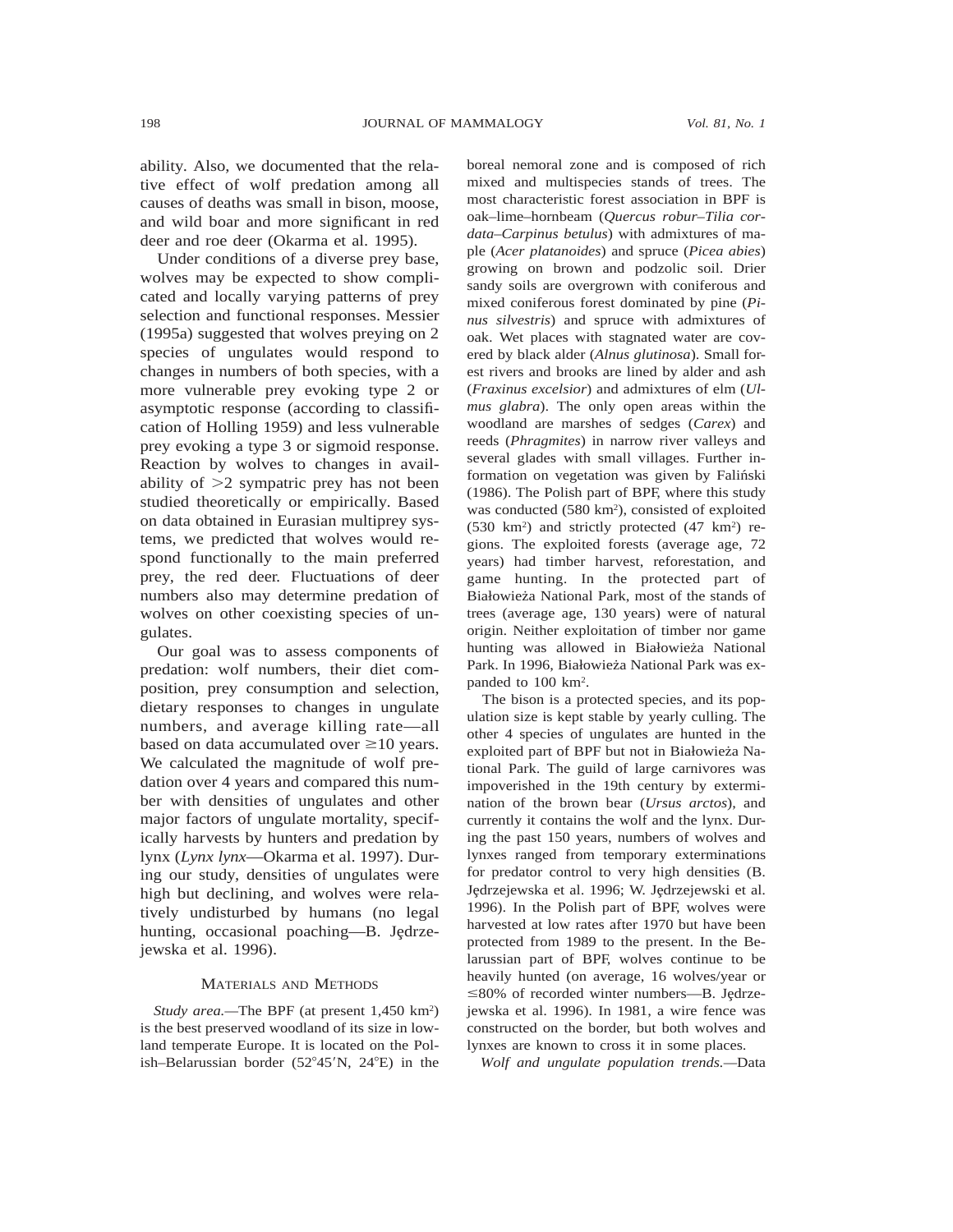on wolf numbers were collected by snowtracking (Game Department of Forestry Administration directed by L. Miłkowski—B. Jędrzejewska et al. 1996) and by snowtracking, radiotracking, and visual observations (our team). We combined those data and analyzed numbers of wolves and wolf packs each winter. The largest number of wolves in 1 group seen or identified from snowtracking in 1 wolf territory was accepted as the size of the wolf pack in a given season. Detailed analysis of wolf numbers and their home ranges for the period of radiotracking was repoted by Okarma et al. (1998).

We used the data on ungulate numbers in 1985–1993 from the Game Department of Białowieża Forestry Administration (Jędrzejewska et al. 1997) and in 1991–1993 from drive censuses (Jędrzejewska et al. 1994, 1997; Okarma et al. 1997). Drive censuses were not conducted in 1994. Information on ungulate densities in late winter 1995 was given by Kossak (1995; drive census), and it was corrected for the uncensused area of Białowieża National Park. All censuses of ungulates were conducted in late winter.

The calculations of spring–summer populations of ungulates were based on their densities in late winter, the percentage of adult females in the populations, and the number of juveniles per female. To estimate juveniles per female red deer, we used our visual observations collected in BPF in 1987–1995. Of 276 adult females and young seen (only counting observations for which sex and age of individuals could be determined), mean number of fawns per adult female was 0.9 in July and declined steadily to 0.58 in January–February and 0.35 in March– April. These findings were consistent with data obtained by drive censuses; in the late winters of 1991–1993, 0.43–0.59 juveniles/adult female red deer were recorded. For roe deer, we used the data of Sablina (1955), who found that an average of 95% of the adult females were with fawns in early summer (means of 1.52 juveniles/ mother and 1.45 juveniles/adult female). For wild boar, we distinguished years of poor reproduction after the failure of seed crop of oak (1991–1992—Jędrzejewska et al. 1997) when 3.2 juveniles/mother were reported and years of moderate conditions (1992–1993, 1993–1994, and 1995–1996) when, on average, 5.9 juveniles/mother were seen (Lebedeva 1956; Jędrzejewski et al., in litt.). On average, 1 calf/female moose was recorded during driving censuses and in 17 observations of moose. Percentages of adult females in all ungulate species were recorded during driving censuses. Data on annual harvest of ungulates by hunters were provided by the Game Departments of Białowieża, Browsk, and Hajnówka Forest Administration offices and the Regional Headquarters of the State Forests in Białystok.

*Analysis of diet composition and prey of wolves.—*In 1985–1996, we collected 411 wolf fecal samples. The results presented here include earlier data from 144 fecal samples described by Jędrzejewski et al. (1992). Analysis of feces followed the standard method of drying and washing through a 0.5-mm-mesh sieve (Goszczyński 1974; Lockie 1959). Prey were identified by bone, hair, and feather remains according to the taxonomic keys of Pucek (1981) and Debrot et al. (1982) and by comparison with our own reference material. Relative amounts of various prey were presented as the percentage of occurrence in the total number of fecal samples and the percentage of biomass consumed by wolves. To obtain the biomass of each prey species, the weight of prey remains recovered from feces was multiplied by coefficients of digestibility (Goszczyn´ski 1974). Roe deer and red deer were distinguished only in cases where bone or hoof remains were found in feces. Microscopic analysis of hair allowed some differentiation (Teerink 1991) but did not allow for unambiguous identification of deer species. Thus, in many cases, deer material in feces was classified as Cervidae. Nonetheless, the proportions of various Cervidae species among wolf kills was determined based on a large sample of remnants of kills found in the forest.

In 1986–1996, we found 136 carcasses of ungulates killed by wolves by deliberately searching along wolf trails in snow and occasionally during other field work. We searched most intensively during the winter when students and volunteers participated in field work for 1–2 weeks and snow improved detection of carcasses. When a carcass was found, we determined the species, age, and sex (cf. Jędrzejewski et al. 1992, 1993; Okarma et al. 1995). To analyze consumption rates, we described the degree of prey use by wolves and grouped all carcasses into 4 classes:  $I = 25%$  of a carcass consumed by wolves (only a small part of prey eaten), II  $= 50\%$ , III = 75%, and IV = 100% (only large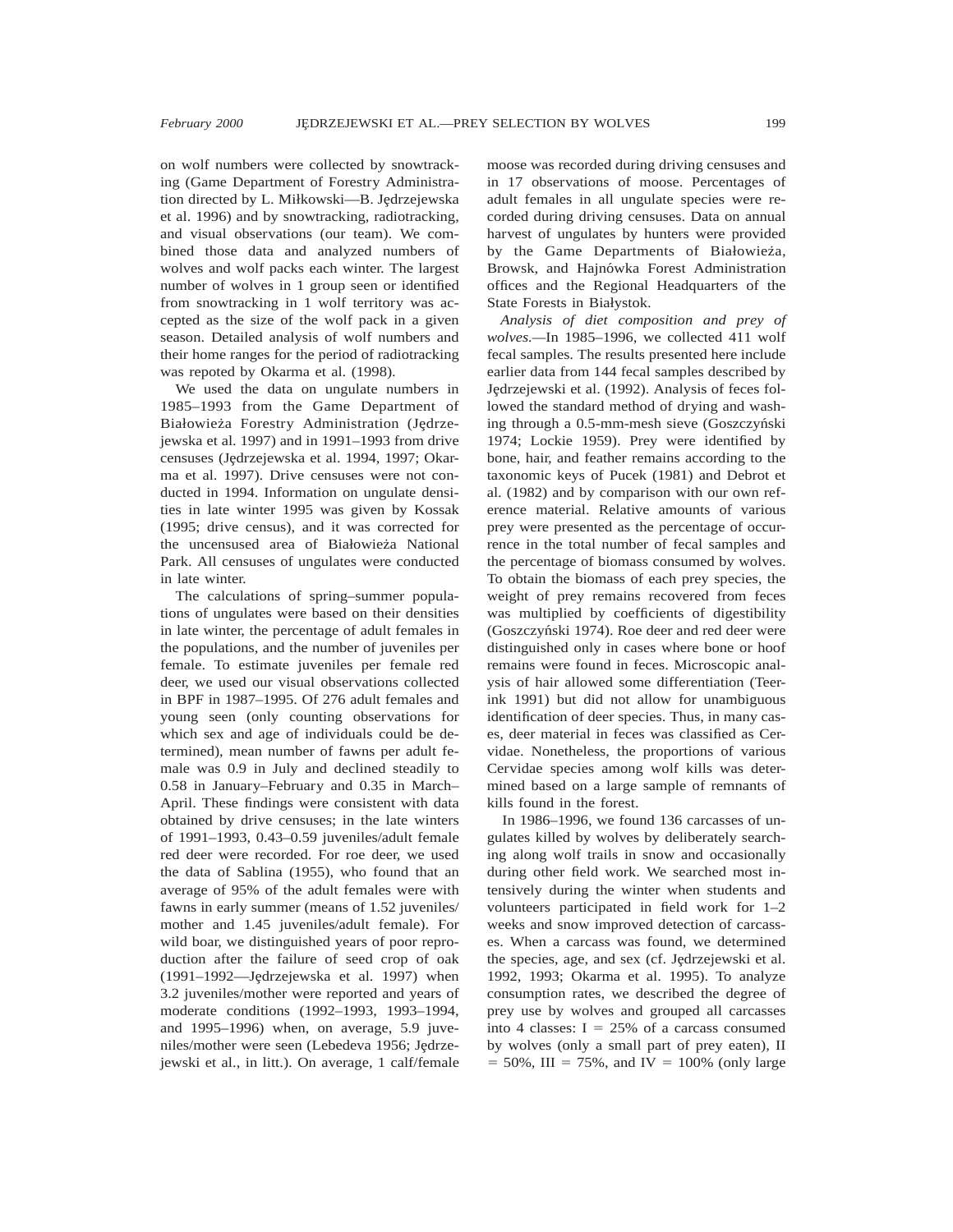bones, skin, legs, head, and intestines left). For 85 fresh carcasses, the date and approximate time of killing by wolves were estimated from signs on snow and known recent weather conditions. All tracks of scavengers also were noted (cf. Jędrzejewski et al. 1993). Because it was difficult to assess how much was eaten by wolves or scavengers, carcasses with large portions of meat that apparently were consumed by scavengers (mainly wild boars) were excluded from the analysis of consumption rate.

We also included 513 carcasses of ungulates killed by wolves and registered by game wardens in the exploited part of BPF in the winters of 1985–1986 through 1993–1994 (Okarma et al. 1995). For the purpose of this report, data on wolf prey collected by us and game wardens were combined for each winter season and percentages of each prey species in the total sample were calculated. For the analysis of wolf predation, we also used percentages of prey recalculated from wolf scats.

*Prey selection and dietary response.—*To assess the selection by wolves of particular species of ungulates, Ivlev's selectivity index (*D*; modified by Jacobs 1974) was calculated:  $D = (r$  $p$ / $(r + p - 2rp)$ , where *r* is a fraction of a species among prey of wolves (649 kills found in 1985–1996) and  $p$  is the fraction of a species in an ungulate community. *D* ranged from  $-1$ (total avoidance of a species) to 0 (selection proportional to occurrence) to 1 (maximum positive selection).

Dietary response of wolves to changes in ungulate densities was analyzed based on our data from 1985–1993 (carcasses of ungulates killed by wolves) and earlier information on wolf diets obtained in the Belarussian part of BPF by Gavrin and Donaurov (1954), who covered years 1947–1950 and Bunevich (1988) who studied wolves in 1979–1985. The relative proportion of each species in wolf diet was documented.

*Estimation of killing rate by wolves.—*From all ungulates killed by wolves, we selected 53 that were found during our intensive searches, combined with snowtracking and, in 1995–1996, with radiotelemetry. Those kills were concentrated in 15 time sequences, each including 2 or more fresh kills  $(\leq 10)$  found within the same territory of wolves but separated by  $\leq$  5 days and thus presumed to have been killed in succession. Prey of unmarked wolves (found in 1987–1994) originated largely from 1 pack and in most cases

was located, as confirmed by radiotracking in subsequent years, in the core area of its territory (ca. 50 km<sup>2</sup> of Białowieża National Park). All prey of 1 sequence were arranged according to the estimated date and time of the wolf kill. For all sequences covering 70 days, mean number of days per prey item was calculated as a measure of killing rate by 1 pack. That method yielded a single averaged estimate of the killing rate for all years and seasons for 1987–1996. Multiannual variation in killing rates could not have been tracked.

As an auxiliary check of the accuracy of the estimate of kill rate, we examined our radiotracking data for 4 radiocollared wolves (2 breeding females and 2 subadult females) belonging to 2 packs, from 1994 to 1996 (Okarma et al. 1998). We radiotracked wolves for 5–7 days/week by traveling forest roads with a car or bicycle. In addition to a daily search for wolves, we radiotracked a selected wolf continuously for 5 consecutive days once each month. Radiocollared wolves were followed within a distance of 1–2 km. Depending on our distance from wolves and their activity, the estimated accuracy of locations was 100–500 m. Sixteen sessions of continuous radiotracking were performed, of which 11 contained data suitable for assessing killing rates. We mapped wolf movements with notations of date and time of wolf movements and rests and deduced the minimum number of ungulate prey items used by wolves during each session. In most cases, we did not try to find wolf prey during continuous radiotracking, but we assumed that the locality of a new prey item was marked by a long stay of wolves in the same place at night. Wolves would either kill a new individual or come back to the remains of a previous kill. If wolves stayed in a new location and did not return to any place they had visited on earlier days, we presumed that they fed there on a fresh kill. We were able to identify locations of permanent dens or resting sites known from our long-term radiotracking data, and they were not mistaken for kill sites. Although the continuous radiotracking data allowed only for indirect assessment of killing rate, it corroborated results obtained by kill search.

Calculation of the total predation impact of wolves on ungulates was based on the number of wolf packs detected in each year and the size of their home ranges, the relative amounts of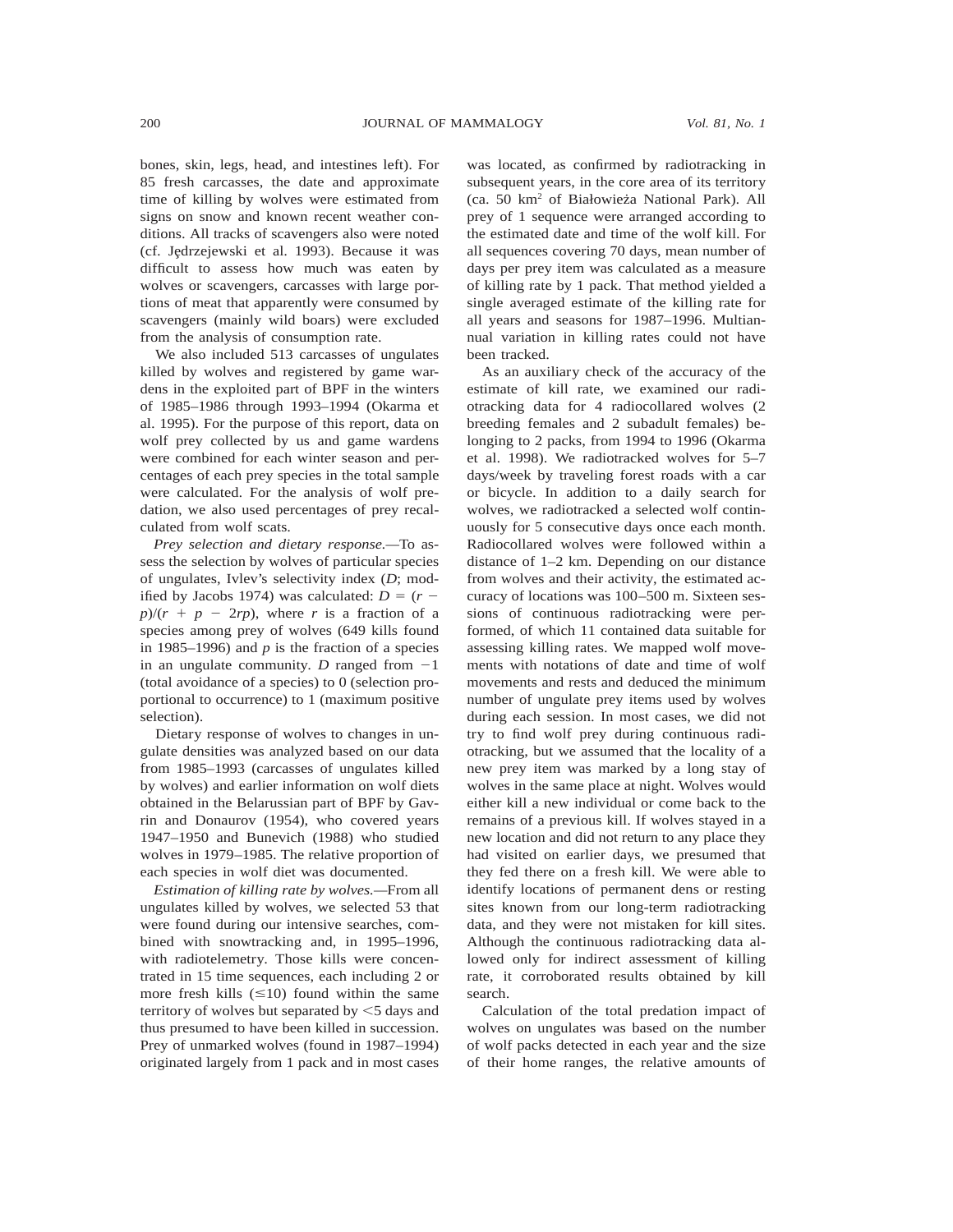TABLE 1.—Numbers of wolves in the Polish part of Białowieża Primeval Forest (580 km<sup>2</sup>) in the winter seasons of 1985–1986 through 1995–1996. Data on wolf numbers were estimated by game wardens (Jędrzejewska et al. 1996) and obtained from radiotracking (Okarma et al. 1998). Number of wolves in each pack was determined by mapping the results of game inventories and snowtracking. Where these 2 estimates differ, the latter is given in parentheses. Corrected numbers of wolves are the sums of wolf numbers in each pack (in cases of 2 values for the Białowieża National Park [BNP] pack, the higher value is taken). Because the game warden estimates did not account for large territories of wolves and double-counted 1 pack in some years, their estimates are higher than the corrected numbers of wolves.

|                  | Number of wolves<br>in Polish BPF |                    |                    | Number of wolves/pack |                |                |                                  |                    |
|------------------|-----------------------------------|--------------------|--------------------|-----------------------|----------------|----------------|----------------------------------|--------------------|
| Winter<br>season | Game<br>warden<br>estimates       | Radio-<br>tracking | <b>BNP</b><br>pack | Leśna<br>pack         | Ladzka<br>pack | Other<br>packs | Corrected<br>number of<br>wolves | Number<br>of packs |
| 1985-1986        | 17                                |                    | 5(6)               | 6                     |                |                | 12                               | $\mathfrak{2}$     |
| 1986-1987        | 18                                |                    | 6                  | 6                     | 1              |                | 13                               | 3                  |
| 1987-1988        | 19                                |                    | 6(7)               | 5                     | $\overline{4}$ |                | 16                               | 3                  |
| 1988-1989        |                                   |                    | 4                  | 3                     |                |                |                                  | 2                  |
| 1989-1990        | 10                                |                    | 4                  | 5                     | 3              |                | 12                               | 3                  |
| 1990-1991        | 18                                |                    |                    | 5                     | 3              |                | 15                               | 3                  |
| 1991-1992        | 19                                |                    | 8                  |                       | $\overline{c}$ | $\overline{c}$ | 19                               | 4                  |
| 1992-1993        | 12                                |                    | 6                  | 4                     | $\overline{2}$ |                | 12                               | 3                  |
| 1993-1994        | 10                                | 12                 | 6                  | 4                     | $\overline{2}$ |                | 12                               | 3                  |
| 1994-1995        |                                   | 14                 | 7                  | 5                     | $\overline{2}$ |                | 14                               | 3                  |
| 1995-1996        |                                   | 15                 | 5                  | 6                     | 4              |                | 15                               | 3                  |
| Mean             | 14.3                              |                    | 6.0                | 5.1                   | 2.6            |                | 13.4                             | 2.9                |
| SD               | 4.05                              |                    | 1.26               | 1.14                  | 1.01           |                | 3.04                             | 0.54               |

prey species killed, the average killing rate of ungulates per wolf pack, and ungulate densities. Predation impact was analyzed for 1991–1993 and 1995, years with the estimates of ungulate densities obtained by drive censuses.

# **RESULTS**

*Wolf numbers.—*In 1985–1996, wolf numbers in the Polish part of BPF did not show any trends (Table 1). Game inventories recorded from 7 to 19 wolves (mean, 14.3). Our radiotracking data gave similar results but suggested that in some years game wardens may have counted 1 pack as 2 packs. The corrected (by excluding double counting of a pack) numbers of wolves averaged 13.4. All data indicated the permanent presence of 2 packs in the central part of BPF (Białowieża National Park and Leśna packs) and fairly regular occurrence of a small pack in the northwestern part of BPF (Ladzka pack—Okarma et al. 1998).

In 1991–1992, a 4th pack was recorded. In 1985–1996, the mean size of the 3 most stable packs varied from 2.6 to 6 wolves. The average density of wolves in the Polish part of BPF was 2.31 wolves/100 km2.

*Wolf diet composition and prey selection.—*The most important prey of wolves were wild ungulates, making up 97–98% of biomass consumed (Table 2). Cervids comprised 84% of total biomass eaten by wolves in autumn–winter and 79% in spring–summer. The 2nd most important item was wild boar (13–17%). Other prey, ranging in size from shrews to European bison, comprised only small percentages of the total biomass eaten by wolves in either season. Remains of domesticated animals (cows and horses) were found in only 4 fecal samples. In one-third of all fecal samples, we detected grasses and sedges. There was very little seasonal variation in wolf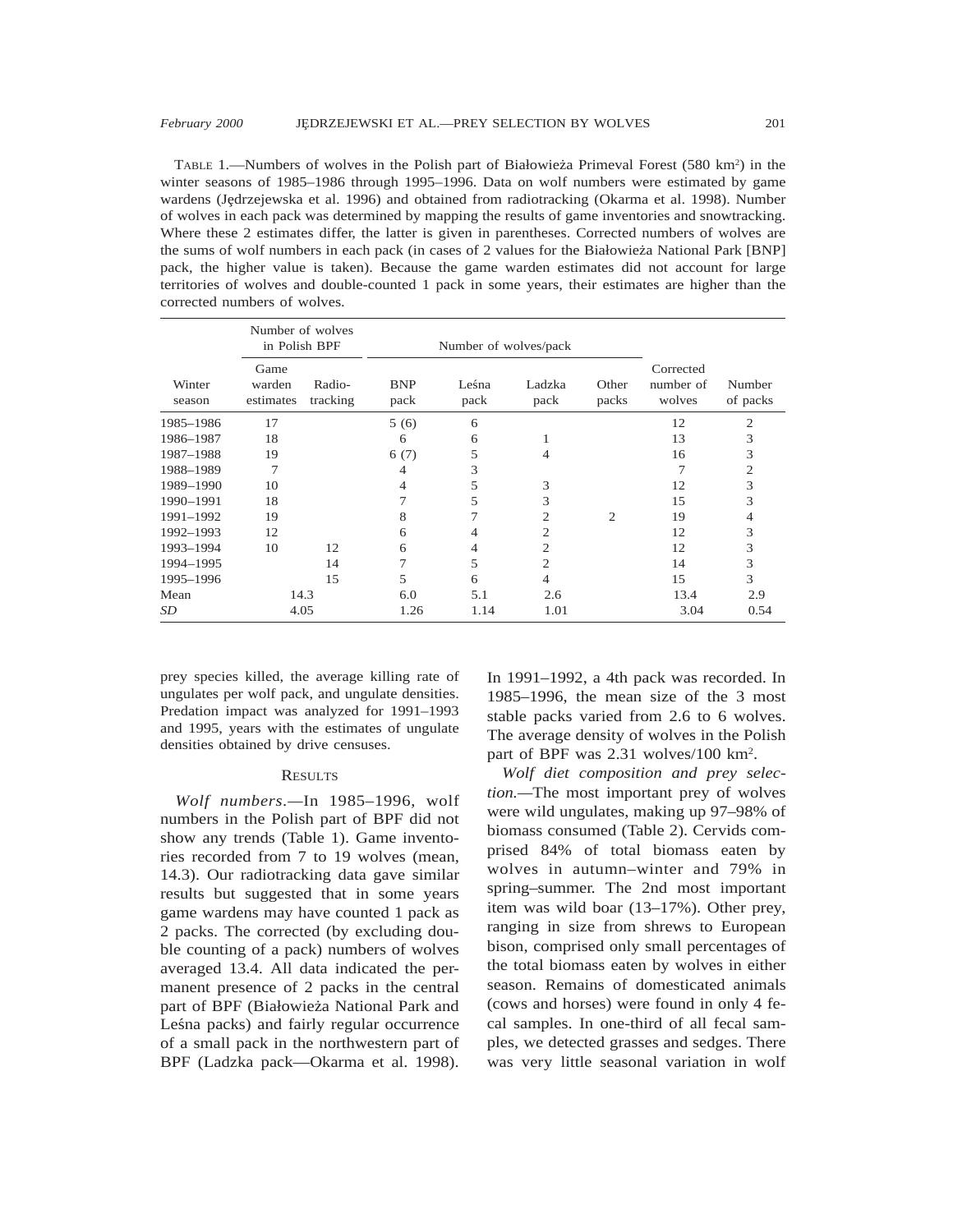TABLE 2.—Diet composition (based on fecal analysis) of wolves in the Polish part of the Białowieża Primeval Forest in spring–summer (1 May–30 September) and autumn–winter (1 October–30 April), 1985–1996.

|                                                 |                                | Spring-summer                                     | Autumn-winter                  |                                                            |  |
|-------------------------------------------------|--------------------------------|---------------------------------------------------|--------------------------------|------------------------------------------------------------|--|
| Item                                            | $\%$<br>occurrence<br>in feces | $\%$<br>total<br>biomass<br>consumed <sup>a</sup> | $\%$<br>occurrence<br>in feces | $\frac{0}{6}$<br>total<br>biomass<br>consumed <sup>a</sup> |  |
| Eastern hedgehog, Erinaceus concolor            |                                |                                                   | 0.3                            | 0.2                                                        |  |
| Common shrew, Sorex araneus                     |                                |                                                   | 0.9                            | $^{+}$                                                     |  |
| Insectivora total                               |                                |                                                   | 1.2                            | 0.2                                                        |  |
| Bank vole, Clethrionomys glareolus              | 1.5                            | $^{+}$                                            | 1.5                            | $+$                                                        |  |
| Undetermined vole, Microtus                     |                                |                                                   | 1.7                            | 0.1                                                        |  |
| Undetermined mouse, Apodemus                    | 1.5                            | $^{+}$                                            |                                |                                                            |  |
| Undetermined small rodent                       | 1.5                            | $^{+}$                                            | 0.6                            | $^{+}$                                                     |  |
| Small rodents total                             | 3.0                            | $+$                                               | 3.2                            | 0.1                                                        |  |
| Brown hare, Lepus europaeus                     | 3.0                            | 0.9                                               | 1.2                            | 0.1                                                        |  |
| Beaver, Castor fiber                            | 3.0                            | 2.3                                               |                                |                                                            |  |
| Red squirrel, Sciurus vulgaris                  |                                |                                                   | 0.3                            | $^{+}$                                                     |  |
| Raccoon dog, Nyctereutes procyonoides           |                                |                                                   | 1.2                            | 0.2                                                        |  |
| Medium-size mammals total                       | 6.0                            | 3.2                                               | 2.7                            | 0.3                                                        |  |
| Wild boar, Sus scrofa                           | 43.3                           | 17.4                                              | 35.2                           | 12.7                                                       |  |
| Red deer, Cervus elaphus                        | 20.9                           | 24.5                                              | 9.3                            | 10.7                                                       |  |
| Roe deer, Capreolus capreolus                   | 4.5                            | 1.9                                               | 3.2                            | 3.9                                                        |  |
| Undetermined cervids                            | 68.7                           | 52.8                                              | 80.2                           | 69.0                                                       |  |
| European bison, Bison bonasus                   |                                |                                                   | 0.6                            | 1.8                                                        |  |
| Wild ungulates total                            | 100.0                          | 96.6                                              | 98.6                           | 98.1                                                       |  |
| Cattle carcass                                  |                                |                                                   | $0.6^{\circ}$                  | 0.7                                                        |  |
| Horse carcass                                   |                                |                                                   | 0.6                            | 0.5                                                        |  |
| Livestock carcass total                         |                                |                                                   | 1.2                            | 1.2                                                        |  |
| Great spotted woodpecker, Dendrocopos major     |                                |                                                   | 0.3                            | $^{+}$                                                     |  |
| Nuthatch, Sitta europaea                        |                                |                                                   | 0.3                            | $^{+}$                                                     |  |
| Tawny owl, Strix aluco                          |                                |                                                   | 0.6                            | $^{+}$                                                     |  |
| Undetermined large bird                         | 1.5                            | 0.1                                               |                                |                                                            |  |
| Undetermined medium-size bird                   |                                |                                                   | 0.9                            | $^{+}$                                                     |  |
| Bird egg                                        | 1.5                            | $+$                                               |                                |                                                            |  |
| Birds total                                     | 3.0                            | 0.1                                               | 1.7                            | $^{+}$                                                     |  |
| Undetermined reptile                            | 1.5                            | $^{+}$                                            | 0.3                            | $^{+}$                                                     |  |
| Undetermined anuran                             | 4.5                            | $^{+}$                                            | 0.3                            | $^{+}$                                                     |  |
| Plant material                                  | 28.4                           | $^{+}$                                            | 32.6                           | 0.1                                                        |  |
| Total number of fecal samples or total grams of |                                |                                                   |                                |                                                            |  |
| biomass consumed per fecal sample               | 67                             | 1,466                                             | 344                            | 1,506                                                      |  |

 $a + 5 < 0.05\%$ 

diet. In spring–summer, wild boars (mainly young animals) were hunted more often than in autumn–winter (Table 2).

Among 649 remnants of wolf kills found in BPF, red deer was the dominant species (Table 3). It also was the only species positively selected among wild ungulates. All other prey, especially the bison, were killed less often than expected from their abundance. Wolves hunted young individuals of all species, except for roe deer (the smallest species), more often than adults (Table 3). The known sex and age structure of ungulate prey allowed for calculation of average body mass of wolf prey. With young animals prevailing among wolf kills, the mean masses of prey were rather small (Table 3). Mass of an average ungulate killed by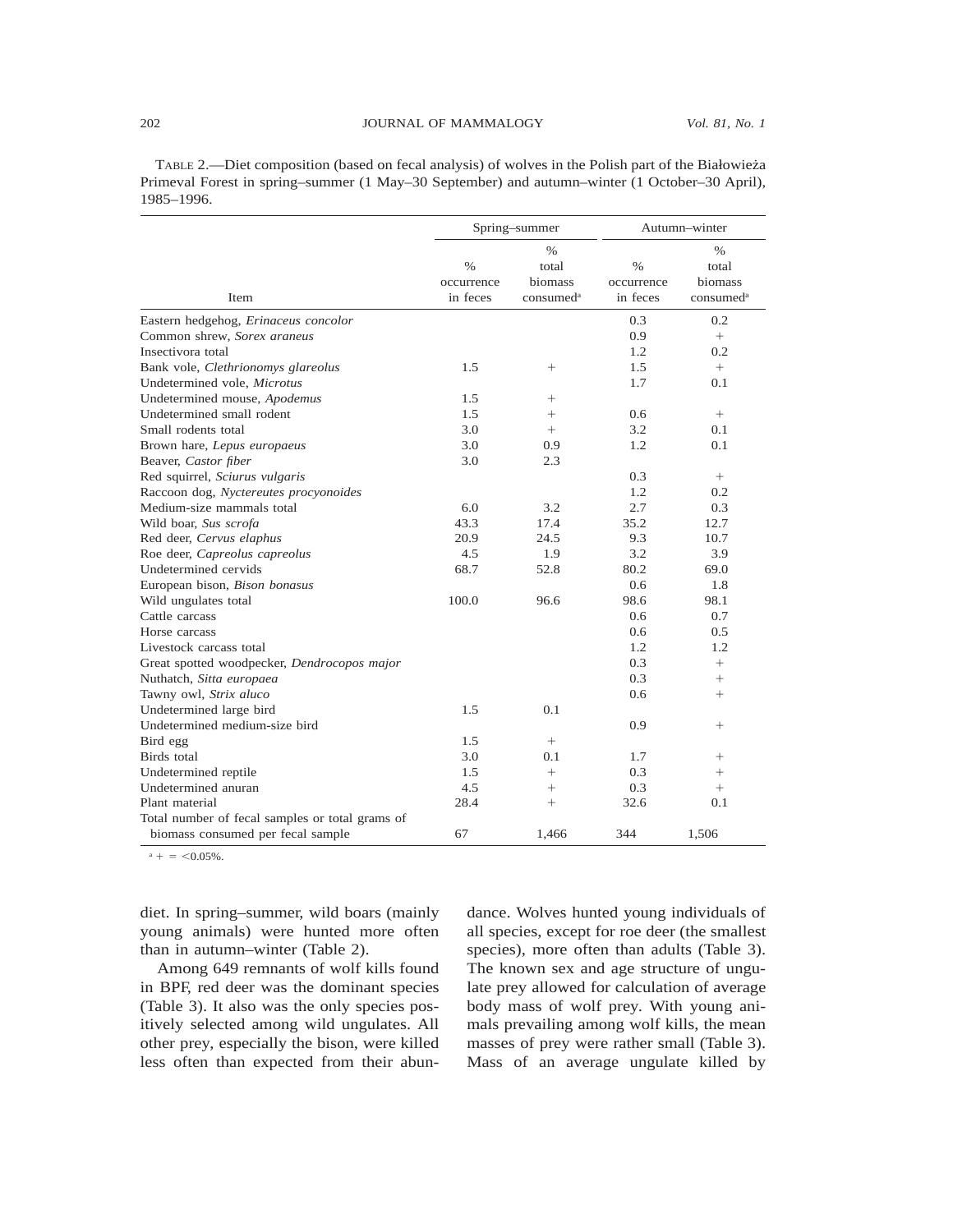TABLE 3.—Species and age structure of ungulates killed by wolves in 1985–1996 in Białowieża Primeval Forest. Percentage of each species in the living community is the mean for 1985–1995 (Jędrzejewska et al. 1997; Kossak 1995; Okarma et al. 1997). Selectivity index *D* ranges from  $-1$ (total avoidance) to 1 (the strongest positive selection). Data for sex and age structure of moose killed by wolves are from Okarma et al. (1995). For other ungulates, the averaged values from the following sources are given: red deer—Bunevich (1988), Jędrzejewski et al. (1992), Okarma et al. (1995); roe deer—Jędrzejewski et al. (1992), Okarma et al. (1995); wild boar—Jędrzejewski et al. (1992, in litt.). Mean body masses of ungulates killed by wolves were calculated as the weighted mean from average masses in each sex and age class of given species (Bobek et al. 1992; Dzieciołowski 1969; Dzięciołowski and Pielowski 1993; Fruziński 1992; Miłkowski 1970; Pielowski 1988) and respective proportions of these sex and age classes among wolf prey.

|                | Mean<br>percentage |                  |                    |            | Sex and age structure<br>of wolf kills $(\%)$ |                 |          | Mean body            |
|----------------|--------------------|------------------|--------------------|------------|-----------------------------------------------|-----------------|----------|----------------------|
| <b>Species</b> | in<br>community    | $\boldsymbol{n}$ | Wolf kills<br>$\%$ | D<br>index | Adult<br>male                                 | Adult<br>female | Juvenile | mass of<br>prey (kg) |
| European bison | 3.7                |                  | 0.2                | $-0.90$    |                                               |                 |          |                      |
| Moose          | 1.3                | 4                | 0.6                | $-0.37$    | $\Omega$                                      | 25              | 75       | 122.5                |
| Red deer       | 38.5               | 445              | 68.6               | 0.55       | 13                                            | 36              | 51       | 69.0                 |
| Roe deer       | 31.7               | 111              | 17.1               | $-0.38$    | 15                                            | 64              | 21       | 18.1                 |
| Wild boar      | 24.8               | 88               | 13.5               | $-0.36$    |                                               | 32              | 68       | 44.1                 |
| Total          | 100                | 649              | 100                |            |                                               |                 |          | 55.0                 |

wolves in 1985–1996 was 55 kg (weighted mean).

Two sources of data (feces and carcasses) for species of ungulates killed by wolves showed similar patterns of variation among years (Fig. 1). The percentage of red deer in wolf kills decreased from 82% in 1986 to 53% in 1994 whereas that of roe deer remained fairly constant and low (17% on average). Analysis of feces also revealed that the percentage of cervids in wolf diet decreased. The opposite trend was observed in the share of wild boar among ungulates killed by wolves. In 1986–1991, wild boars constituted on average 6% of carcasses, but in 1992–1994, they increased to 22%. Similarly, analysis of feces revealed an increase of wild boar from 4% of biomass consumed in 1986–1987 to 24% in 1995–1996 (Fig. 1).

*Dietary response.—*Wolves showed a strong dietary response to the increase in densities of red deer (Fig. 2). With the 14 fold change of densities of red deer between 1947 and 1991 (0.4–5.7 individuals/km2 ), the percentage of this species among wolf prey items varied from ca. 10% to nearly 80%. With growing density of red deer, wolves hunted fewer roe deer and wild boar. However, there was a negative response of wolves to increase of densities of these 2 species (Fig. 3). Availability of red deer determined the proportions of other ungulates in wolf diet.

The rate of decrease in hunting pressure by wolves on alternative prey with growing density of red deer was faster for wild boar than for roe deer (Fig. 2). In 1946–1991, the mean percentage of wild boar (calculated from regression equations) among wolf prey items decreased from 37% to 3%, whereas that of roe deer decreased from 29% to 11%. Thus, roe deer was a more commonly sought as prey than was wild boar.

*Prey consumption rate.—*For 85 carcasses (65 red deer, 16 wild boar, and 4 roe deer), we were able to estimate the amount of time that elapsed since the wolf kill. Of all prey items found on the 1st day after killing  $(n = 39)$ , 57% were class IV, 15% were class III, 18% were class II, and 10% were class I. Of ungulates found on the 2nd day after killing  $(n = 24)$ , 83% were class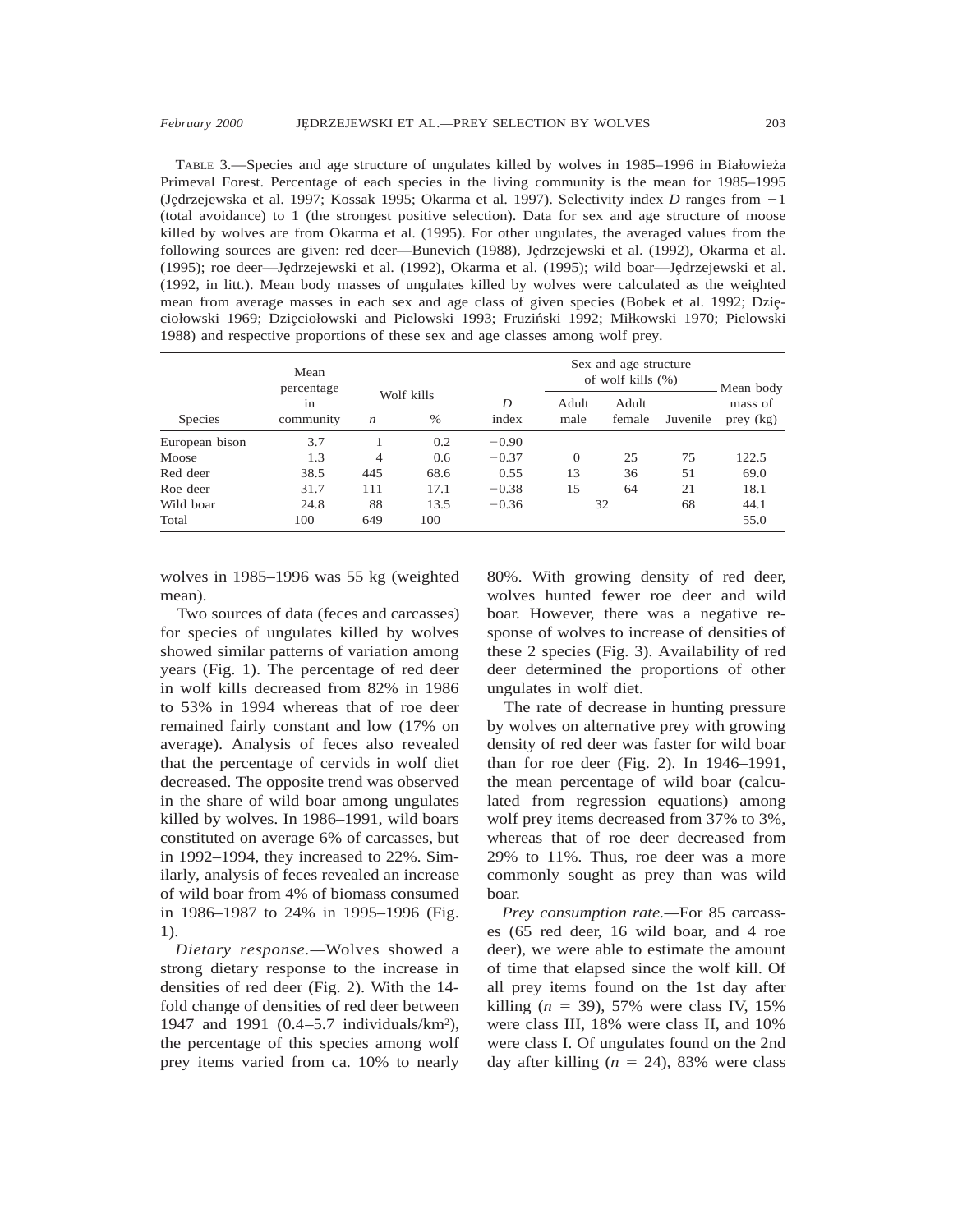

FIG. 1.—Changes in percentages of cervids and wild boar in wolf diets, as revealed by fecal analysis and search for wolf kills in Białowieża Primeval Forest from 1985–1986 to 1995–1996. Because remains of red deer, roe deer, and moose recovered from feces rarely were identified to species, only 1 line for all cervids is given.

III or IV and 17% were class II. Of 22 prey items found on the 3rd day or later after killing, most (64%) were completely eaten, and all others (36%) were class III. Wolves utilized a mean of 91% of the edible parts of ungulate prey. No significant difference between consumption rate of young and adult ungulates by wolves was detected. The mean consumption of carcasses found on the 1st or 2nd day after killing was 82% in young ungulates and 79% in adult animals (*G*-test for homogeneity of percentages,  $G = 0.056$ ,  $d.f. = 1$ ,  $P > 0.50$ ).

*Killing rate.—*Each of the prey sequences  $(n = 15)$  used to calculate killing rate contained from 2 to 10 ungulates, presumed to have been killed consecutively by wolves. The sequences covered 70 days and included 53 carcasses (40 red deer, 12 wild boar,



FIG. 2.—Dietary responses of wolves to changes in densities of red deer. Each point denotes 1 year or a mean value for several years. Data from Gavrin and Donaurov (1954) and Bunevich (1988) for the Belarussian part of Białowieża Primeval Forest (4 seasons for 1946–1947 through 1949–1950 and 1 averaged value for 1979–1985) were combined with data on carcasses analyzed in this study for winter only, 1985–1986 through 1992–1993. Red deer densities for adequate years and parts of Białowieża Forest are from Jędrzejewska et al. (1997).

and 1 roe deer). On 56% of the days, wolves killed 1 ungulate, and on 10% of the days, they killed 2 ungulates. On 30% of days, we found no ungulates killed by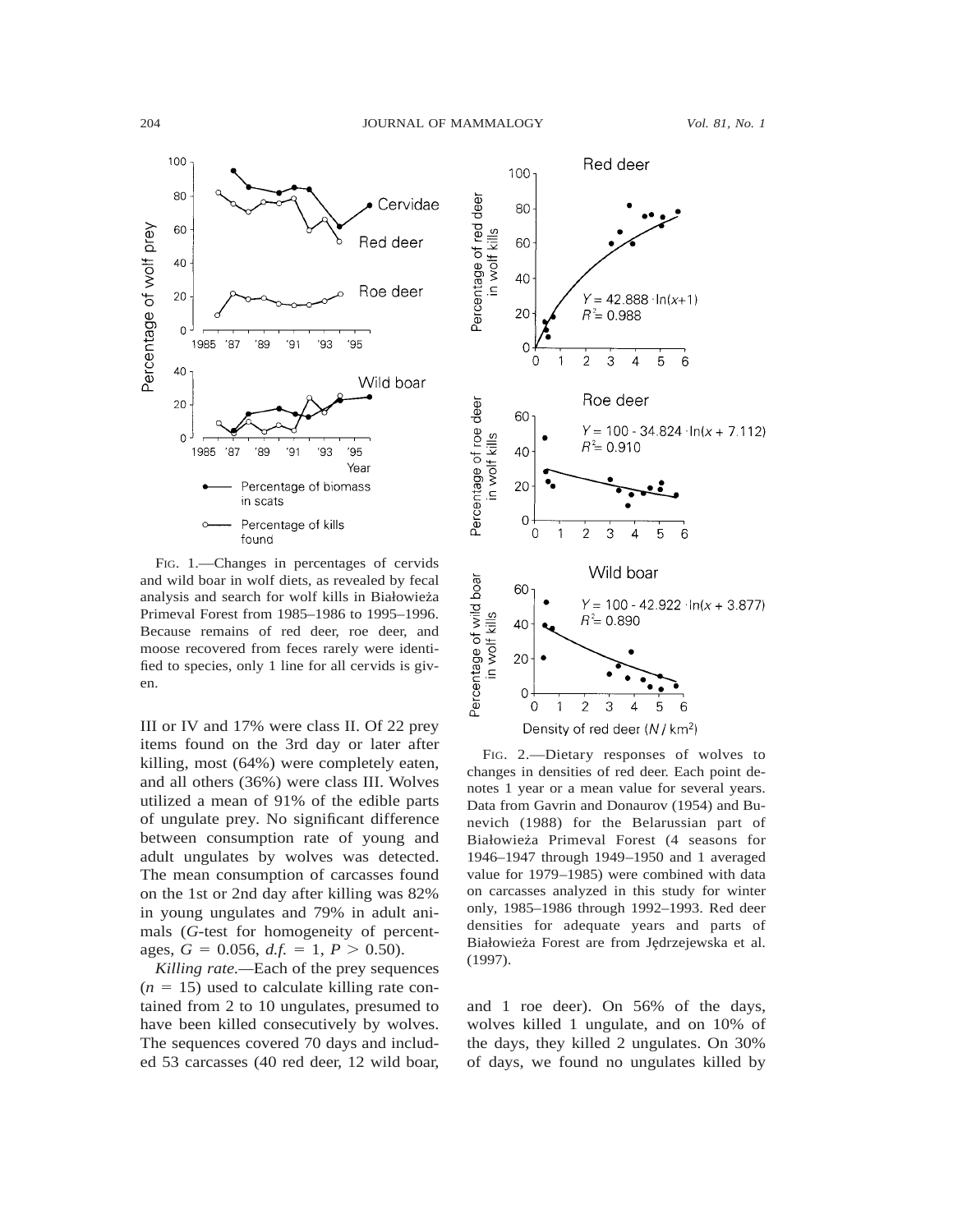

FIG. 3.—Percentages of roe deer and wild boar among ungulate prey of wolves in relation to population densities of these ungulates. Each point denotes 1 year or a mean value for several years; *r* is Pearson's correlation coefficient (sources as in Fig. 2).

wolves. Based on those data, the killing rate varied from 0.6 to 1.0 prey per wolf pack per day, with a killing rate of  $0.78 \pm 0.15$  $(\bar{X} \pm SD)$  prey items per pack per day or 1 prey item every  $1.32 \pm 0.23$  days. Given the mean pack size of 5.6 wolves (Białowieża National Park and Leśna packs in 1985–1996), that was equivalent to 0.14 ungulate prey killed by 1 wolf per day.

Another estimate of killing rate by wolves came from 11 continuous radiotracking sessions that covered 47 days and included 33 locations of presumed prey and 3 prey items found. In each session, the killing rate could have ranged from 0.4 to 1.0 ungulates per pack per day. The killing rate would be  $0.78 \pm 0.22$  ungulates per wolf pack per day or 1 prey item every 1.4

 $\pm$  0.49 days. That assessment was nearly identical with that based on carcass sequences from snowtracking.

With mean body mass of wolf prey estimated as 55 kg, the average biomass used by 1 wolf was 7.7 kg/day, but that included remains left by wolves. If 75% was assumed as a consumable fraction of prey (Messier and Crete 1985) and an average degree of utilization of edible parts (91%) was accounted for, food consumption by 1 wolf was 5.3 kg/day.

*Predation impact.—*In 1991–1996, wolves killed 117-160 ungulates/100 km<sup>2</sup> annually (Table 4). The highest predation was on red deer  $(57-105 \text{ individuals}/100 \text{ km}^2)$ , then wild boar (19–38 individuals/100 km<sup>2</sup>) and roe deer (19–25 individuals/100 km2). Number of moose killed by wolves was always very low  $(0-2 \text{ individuals}/100 \text{ km}^2)$ . In 1991–1996, wolf predation on red deer expressed as a percentage of deer numbers was fairly stable. It constituted 9–13% of the spring–summer (seasonally highest) numbers of deer and 32–47% when compared with annual production of young (Table 4). During the study, harvest of red deer by hunters was high (average of 21% of spring–summer numbers of deer and 72% of their annual increase). Combined predation by wolves and lynxes (the latter estimated by Okarma et al. 1997) and harvest by hunters exceeded yearly production of red deer and caused a population decline (Fig. 4). Compared with the annual mortality of red deer (measured as the difference between spring–summer and subsequent late winter densities), harvest by hunters appeared more important (average of 45% of the total mortality) than wolf predation (29%).

Wolf predation on roe deer accounted for 3–4% of its spring–summer numbers and 8–10% of the yearly increase due to reproduction. It played a small role in the annual mortality of roe deer (average of 5.5%), less than the impact of harvest by hunters and lynx predation (Table 4; Fig. 4). Thus, wolves contributed little to the decline of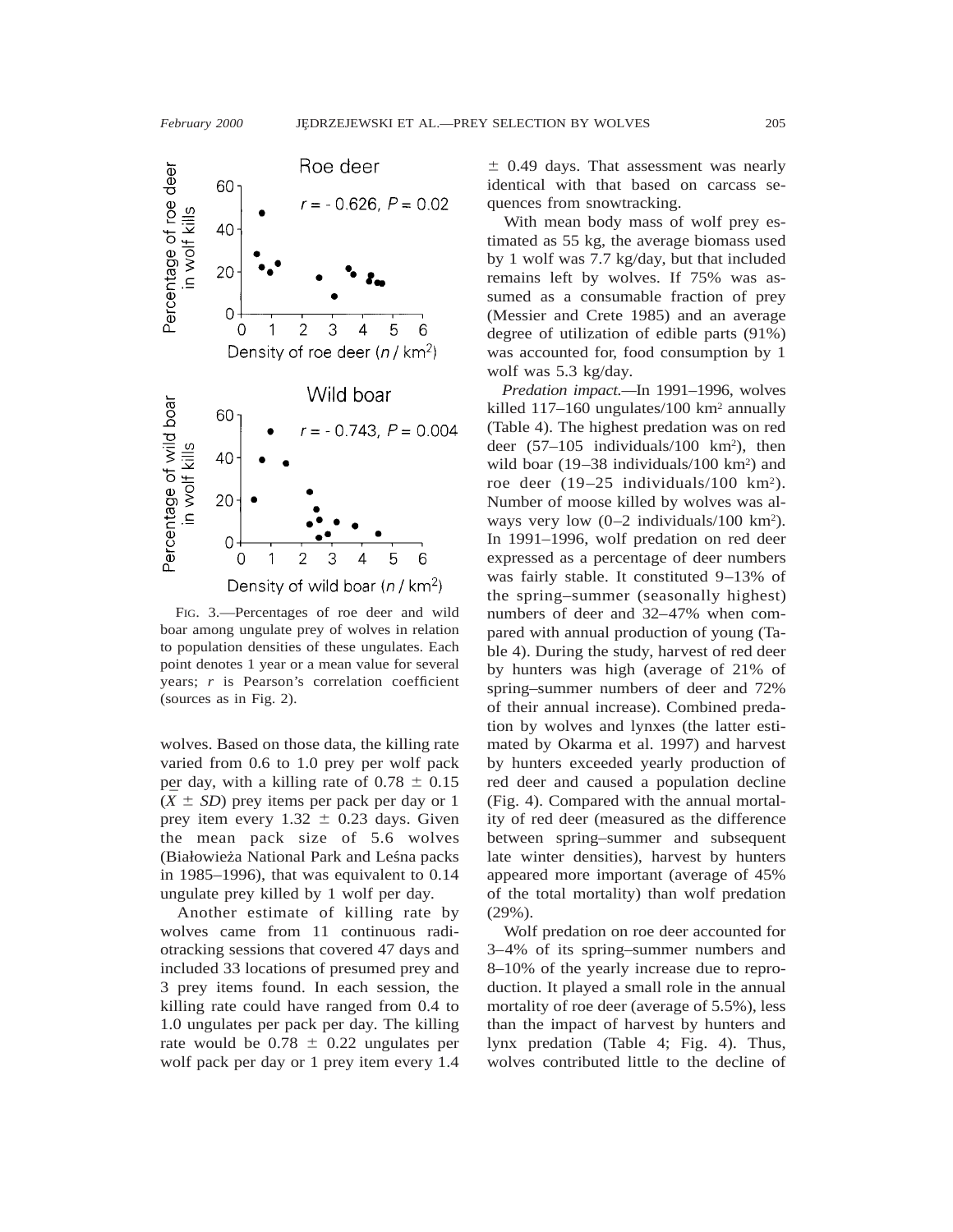### 206 JOURNAL OF MAMMALOGY *Vol. 81, No. 1*

TABLE 4.—Predation impact by wolves on red deer, roe deer, moose, and wild boar in Białowieża Primeval Forest in 1991–1996. Calculations of yearly predation by wolves was based on number of packs (except for Ladzka pack, see Table 1), respective areas utilized by each pack, proportions of each prey species among wolf kills, and the average killing rate (1.32 days/ungulate prey/wolf pack). Pack size in the years listed was 5.33  $\pm$  1.80 ( $\bar{X} \pm SD$ ). Proportions of each prey species are based on carcasses found in 1992–1993 or recalculated from percentages of biomass of each prey group in wolf feces and mean body masses of prey in 1991–1992, 1993–1994, and 1995–1996.

|                                                                                                                                                                         | Years (late winter to late winter) | Mean $(SD)$           |                                         |                       |                           |
|-------------------------------------------------------------------------------------------------------------------------------------------------------------------------|------------------------------------|-----------------------|-----------------------------------------|-----------------------|---------------------------|
| Parameter                                                                                                                                                               |                                    |                       | 1991-1992 1992-1993 1993-1994 1995-1996 |                       | or estimated<br>average   |
| <b>WOLF POPULATION</b>                                                                                                                                                  |                                    |                       |                                         |                       |                           |
| Area used for calculation (km <sup>2</sup> )<br>Number of wolf packs                                                                                                    | 520<br>3                           | 470<br>$\overline{2}$ | 470<br>$\overline{2}$                   | 470<br>$\overline{c}$ | 483 (25)<br>2.25(0.5)     |
| RED DEER POPULATION DYNAMICS                                                                                                                                            |                                    |                       |                                         |                       |                           |
| Density in March (number of deer/<br>$100 \text{ km}^2$ )<br>Percentage of adult females<br>Number of juveniles per adult female<br>Juveniles born in spring (number of | 607<br>46<br>0.9<br>251            | 416<br>44<br>0.9      | 359<br>48<br>0.9                        | 463<br>47<br>0.9      | 461 (106)<br>46(2)<br>0.9 |
| deer/100 km <sup>2</sup> )<br>Density in May (number of deer/100                                                                                                        |                                    | 165                   | 155                                     | 196                   | 192 (43)                  |
| $km^2$ )<br>Annual mortality (number of deer/100                                                                                                                        | 858                                | 581                   | 514                                     | 659                   | 653 (149)                 |
| $km^2$ )                                                                                                                                                                | 442                                | 222                   |                                         |                       | 250                       |
| Wolf predation                                                                                                                                                          |                                    |                       |                                         |                       |                           |
| Percentage of red deer among wolf prey<br>Total yearly predation (number of                                                                                             | 66.1                               | 66.7                  | 48.6                                    | 52.6                  | 59 (9)                    |
| deer/100 km <sup>2</sup> )                                                                                                                                              | 105                                | 78                    | 57                                      | 62                    | 76 (22)                   |
| Predation as percentage of                                                                                                                                              |                                    |                       |                                         |                       |                           |
| Spring-summer density of red deer                                                                                                                                       | 12<br>42                           | 13<br>47              | 11                                      | 9                     | 11 $(2)$                  |
| Red deer increase due to breeding<br>Annual mortality of red deer                                                                                                       | 24                                 | 35                    | 37                                      | 32                    | 39.5(6)<br>29             |
| Harvest by hunters<br>Annual harvest (number of deer/100<br>$km^2$ )                                                                                                    | 133                                | 131                   | 131                                     | 140                   | 134 (4)                   |
| Harvest as percentage of                                                                                                                                                |                                    |                       |                                         |                       |                           |
| Spring-summer density of red deer<br>Red deer increase due to breeding<br>Annual mortality of red deer                                                                  | 16<br>53<br>30                     | 23<br>79<br>59        | 25<br>85                                | 21<br>71              | 21 (4)<br>72 (14)<br>45   |
| ROE DEER POPULATION DYNAMICS                                                                                                                                            |                                    |                       |                                         |                       |                           |
| Density in March (number of deer/<br>$100 \text{ km}^2$ )                                                                                                               | 492                                | 425                   | 288                                     | 324                   | 382 (93)                  |
| Percentage of adult females<br>Number of juveniles per adult female<br>Juveniles born in spring (number of                                                              | 46<br>1.45                         | 45<br>1.45            | 51<br>1.45                              | 41<br>1.45            | 46 (4)<br>1.45            |
| deer/100 km <sup>2</sup> )<br>Density in May (number of deer/100                                                                                                        | 328                                | 277                   | 213                                     | 193                   | 253 (62)                  |
| $km^2$ )<br>Annual mortality (number of deer/100                                                                                                                        | 820                                | 702                   | 501                                     | 517                   | 635 (153)                 |
| $km^2$ )                                                                                                                                                                | 395                                | 414                   |                                         |                       | 300                       |
| Wolf predation                                                                                                                                                          |                                    |                       |                                         |                       |                           |
| Percentage of roe deer among wolf prey<br>Total yearly predation (number of                                                                                             | 15.4                               | 17.6                  | 18.2                                    | 15.9                  | 17(1)                     |
| $deer/100$ km <sup>2</sup> )                                                                                                                                            | 25                                 | 21                    | 21                                      | 19                    | 22(2)                     |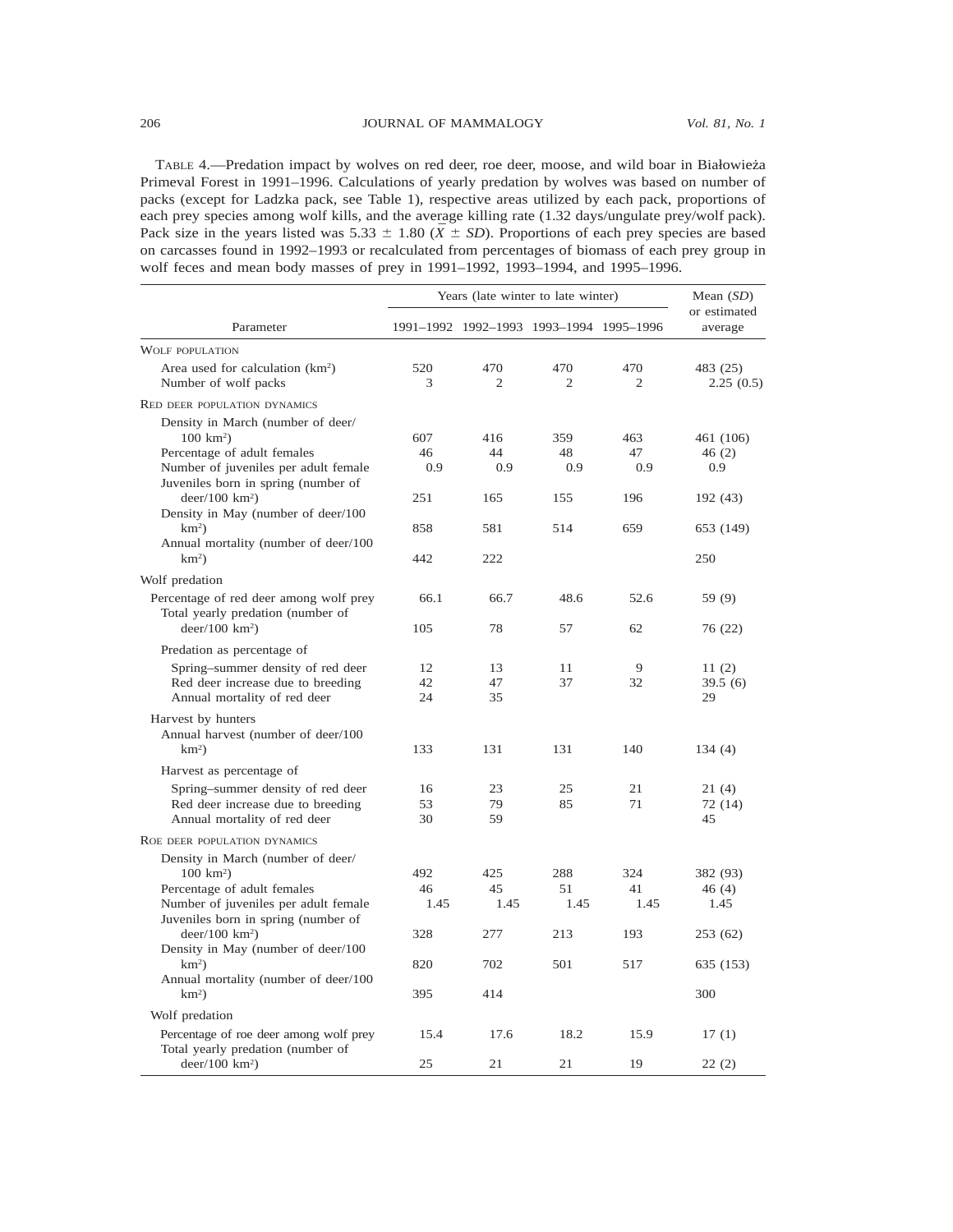|                                                                                                                                   | Years (late winter to late winter) | Mean $(SD)$                             |                      |                      |                          |
|-----------------------------------------------------------------------------------------------------------------------------------|------------------------------------|-----------------------------------------|----------------------|----------------------|--------------------------|
| Parameter                                                                                                                         |                                    | 1991-1992 1992-1993 1993-1994 1995-1996 |                      |                      | or estimated<br>average  |
| Predation as percentage of                                                                                                        |                                    |                                         |                      |                      |                          |
| Spring-summer density of roe deer<br>Roe deer increase due to breeding<br>Annual mortality of roe deer                            | 3<br>8<br>6                        | 3<br>8<br>5                             | $\overline{4}$<br>10 | $\overline{4}$<br>10 | 3.5(1)<br>9(1)<br>5.5    |
| Harvest by hunters                                                                                                                |                                    |                                         |                      |                      |                          |
| Annual harvest (number of deer/100<br>$km2$ )                                                                                     | 85                                 | 114                                     | 102                  | 44                   | 86 (31)                  |
| Harvest as percentage of                                                                                                          |                                    |                                         |                      |                      |                          |
| Spring-summer density of roe deer<br>Roe deer increase due to breeding<br>Annual mortality of roe deer                            | 10<br>26<br>22                     | 16<br>41<br>28                          | 20<br>48             | 21<br>23             | 14(5)<br>35 (12)<br>25   |
| MOOSE POPULATION DYNAMICS                                                                                                         |                                    |                                         |                      |                      |                          |
| Density in March (number of moose/<br>$100 \text{ km}^2$ )<br>Percentage of adult females<br>Number of juveniles per adult female | 37<br>42<br>1.0                    | 12<br>39<br>1.0                         | 14<br>50<br>1.0      | 2.5<br>44<br>1.0     | 16 (15)<br>44 (6)<br>1.0 |
| Juveniles born in spring (number of<br>moose/100 $km^2$ )                                                                         | 15                                 | 5                                       | 7                    | 1                    | 7(6)                     |
| Density in May (number of moose/<br>$100 \text{ km}^2$ )                                                                          | 52                                 | 17                                      | 21                   | 3.5                  | 23 (20)                  |
| Annual mortality (number of moose/<br>$100 \text{ km}^2$ )                                                                        | 40                                 | 3                                       |                      |                      | 21                       |
| Wolf predation                                                                                                                    |                                    |                                         |                      |                      |                          |
| Percentage of moose among wolf prey<br>Total yearly predation (number of                                                          | 1.2                                | $\overline{0}$                          | 0.7                  | 0.8                  | 0.7(0.5)                 |
| $mose/100 \text{ km}^2$<br>Predation as percentage of                                                                             | 2                                  | $\mathbf{0}$                            | $\mathbf{1}$         | 1                    | 1(1)                     |
| Spring-summer density of moose                                                                                                    | $\overline{4}$                     | 0                                       | 5                    | 29                   | 10(13)                   |
| Moose increase due to breeding                                                                                                    | 13                                 | $\theta$                                | 14                   | 100                  | 32 (46)                  |
| Annual mortality of moose                                                                                                         | 5                                  | $\overline{0}$                          |                      |                      | 2.5                      |
| Harvest by hunters                                                                                                                |                                    |                                         |                      |                      |                          |
| Annual harvest (number of moose/100<br>$km^2$ )                                                                                   | 7                                  | 4.5                                     | 5.5                  | 1                    | 4.5(2)                   |
| Harvest as percentage of                                                                                                          |                                    |                                         |                      |                      |                          |
| Spring-summer density of moose                                                                                                    | 13                                 | 26                                      | 26                   | 29                   | 24 (7)                   |
| Moose increase due to breeding<br>Annual mortality of moose                                                                       | 47<br>18                           | 90<br>150                               | 79                   | 100                  | 79 (23)                  |
| WILD BOAR POPULATION DYNAMICS                                                                                                     |                                    |                                         |                      |                      |                          |
| Density in March (number of boar/                                                                                                 |                                    |                                         |                      |                      |                          |
| $100 \text{ km}^2$ )                                                                                                              | 458                                | 209                                     | 308                  | 225                  | 300 (114)                |
| Percentage of adult females                                                                                                       | 15                                 | 16                                      | 16                   | 16                   | 16(1)                    |
| Number of juveniles per adult female<br>Juveniles born in spring (number of                                                       | 3.2                                | 5.9                                     | 5.9                  | 5.9                  | 5.2(1.4)                 |
| boar/100 $km^2$ )<br>Density in May (number of boar/100                                                                           | 220                                | 197                                     | 291                  | 212                  | 230 (42)                 |
| $km^2$ )<br>Annual mortality (number of boar/100                                                                                  | 678                                | 406                                     | 599                  | 437                  | 530 (130)                |
| $km^2$ )                                                                                                                          | 469                                | 98                                      |                      |                      |                          |

TABLE 4.—Continued.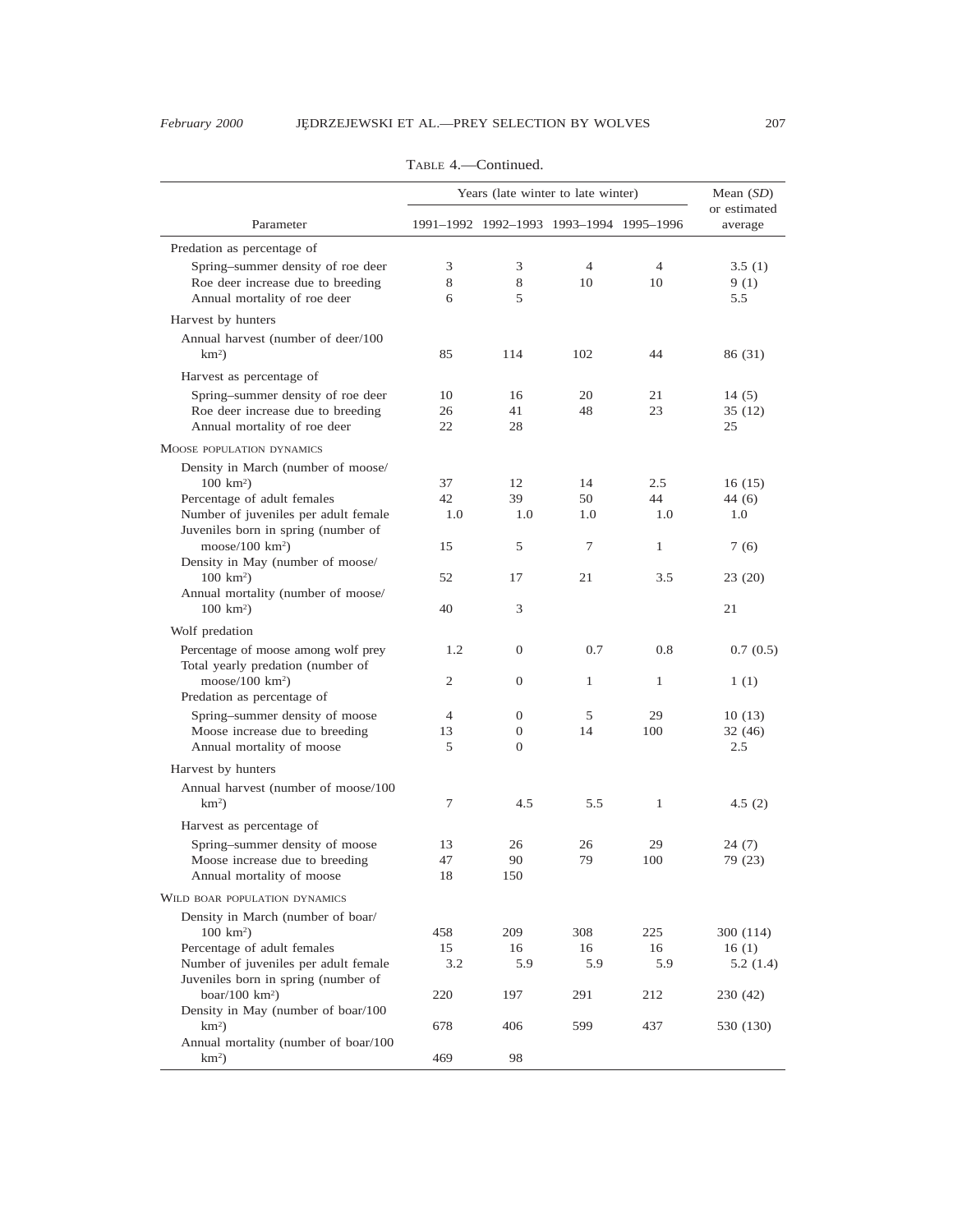|                                                                           | Years (late winter to late winter) | Mean $(SD)$                             |      |      |                         |
|---------------------------------------------------------------------------|------------------------------------|-----------------------------------------|------|------|-------------------------|
| Parameter                                                                 |                                    | 1991-1992 1992-1993 1993-1994 1995-1996 |      |      | or estimated<br>average |
| Wolf predation                                                            |                                    |                                         |      |      |                         |
| Percentage of wild boar in wolf prey<br>Total yearly predation (number of | 17.3                               | 15.7                                    | 32.5 | 30.7 | 24(9)                   |
| boar/100 $km^2$ )                                                         | 28                                 | 19                                      | 38   | 36   | 30(9)                   |
| Predation as percentage of                                                |                                    |                                         |      |      |                         |
| Spring-summer density of wild boar                                        | $\overline{4}$                     | 5                                       | 6    | 8    | 6(2)                    |
| Wild boar increase due to breeding                                        | 13                                 | 10                                      | 13   | 17   | 13(3)                   |
| Annual mortality of wild boar                                             | 6                                  | 19                                      |      |      | 12.5                    |
| Harvest by hunters                                                        |                                    |                                         |      |      |                         |
| Annual harvest (number of boar/100                                        |                                    |                                         |      |      |                         |
| $km^2$ )                                                                  | 142                                | 90                                      | 45   | 48   | 81 (45)                 |
| Harvest as percentage of                                                  |                                    |                                         |      |      |                         |
| Spring-summer density of wild boar                                        | 21                                 | 22                                      | 8    | 11   | 16(7)                   |
| Wild boar increase due to breeding                                        | 65                                 | 46                                      | 15   | 23   | 37 (23)                 |
| Annual mortality of wild boar                                             | 30                                 | 92                                      |      |      | 61                      |

TABLE 4.—Continued.

roe deer, which was caused by hunting and lynx predation.

In wild boar, harvest by hunters was more important than wolf predation, compared with spring–summer densities of boar (average, 16% harvested by hunters and 6% taken by wolves) or their yearly increase due to reproduction (37% and 13%, respectively). At the highest boar densities in 1991–1992, the 2 mortality factors combined had smaller impact on the wild boar population (36% of annual mortality) than at lower densities, after population decline (100% of mortality; Fig. 4). Wolf predation on moose was most variable; it was low (0– 5%) at high densities of moose but increased to 29% of spring–summer numbers  $(\leq 100\%$  of annual production of young) at low densities, which were caused by harvest by hunters (Table 4).

#### **DISCUSSION**

Our study revealed the main features of wolf predation on ungulates in the temperate forests of Europe under conditions of fairly high densities of ungulates. First, we documented a strong link between wolves and red deer. Red deer were the preferred prey of wolves; changes in population size of red deer caused dietary response from wolves. Opposite to predictions by Messier (1995a), wolves did not respond to growing densities of any other prey species. Their consumption of other ungulates, particularly the wild boar, was shaped by densities of red deer. Roe deer, the smallest ungulate of BPF, was a fairly stable component of wolf diet, always captured less often than expected from its prevalence in ungulate community. Very small groups and a secretive and elusive style of life in forests (Jedrzejewska and Jedrzejewski 1998) make roe deer a difficult prey for wolves.

The mutual relationship between wolves and red deer was evident also from the analysis of the 100-year series of data on ungulate and wolf densities in BPF (Jędrzejewska et al. 1997). Numbers of red deer and wolves were correlated negatively, which resulted from substantial increase in the deer population in periods of persecution and extermination of wolves. Furthermore, the rate of annual population growth of red deer was correlated negatively with combined densities of wolves and lynxes. The densities of none of the other ungulate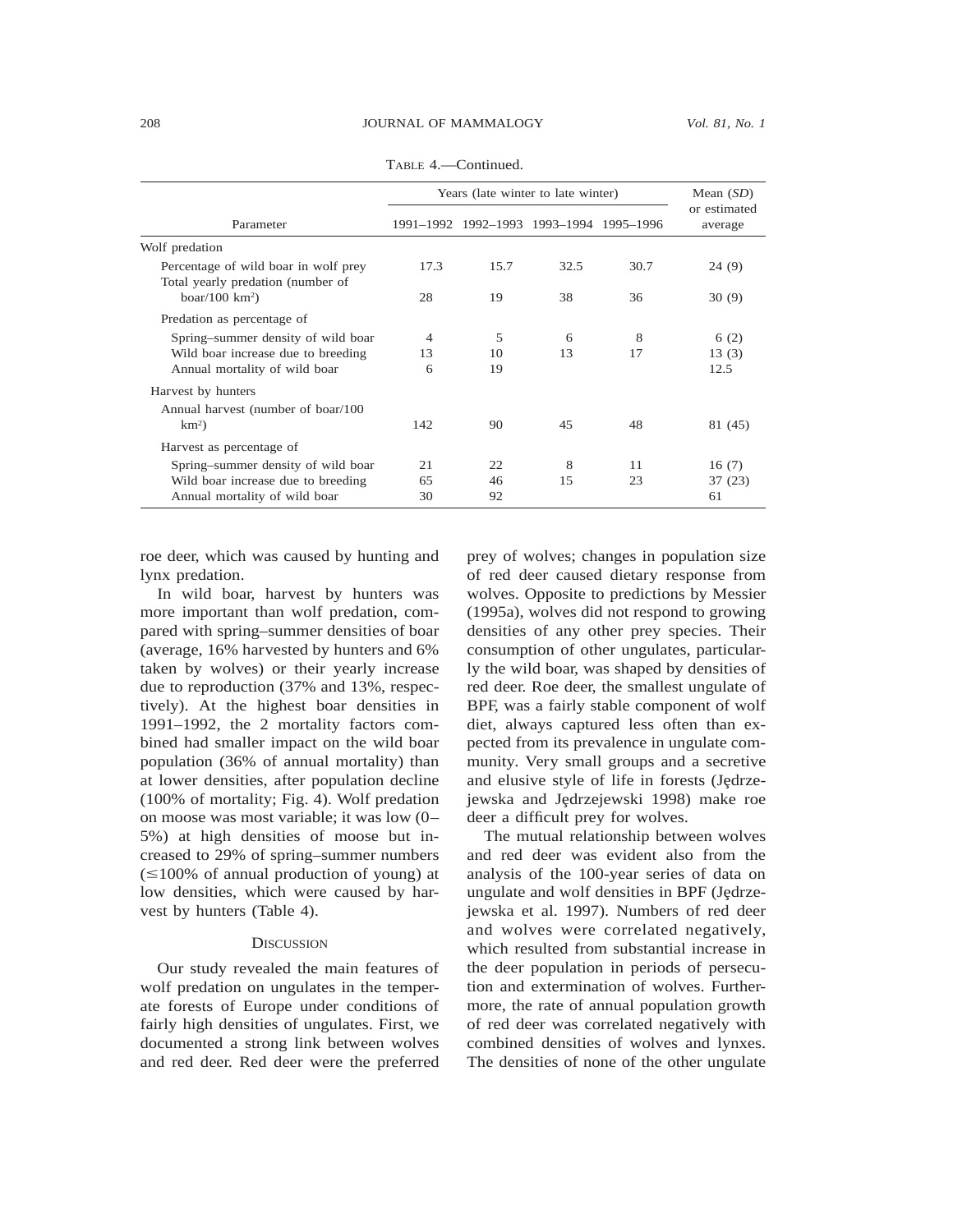

FIG. 4.—Total annual predation by wolves and lynxes and annual harvest by hunters compared with densities of red deer, roe deer, and wild boar in Białowieża Primeval Forest from 1991 to 1995– 1996. Late winter (March) densities of ungulates were surveyed by drive censuses; spring–summer (May–June) densities were calculated based on the proportion of adult females in populations in late winter and mean number of juveniles per adult female in spring. Data on lynx predation from Okarma et al. (1997).

species were correlated with wolf densities as markedly as were those of red deer (Jedrzejewska et al. 1997).

The 1st estimate of kill rates by European wolves, as directly measured in Białowieża, was 0.14 ungulate prey items per day per wolf. This figure is higher than that usually reported from North America. In Isle Royale National Park, wolves hunted moose at a rate 0.01–0.05 prey items per wolf daily (Messier 1991). Moose, however, are about 3–4 times heavier than the average prey item in BPF (recalculated from Messier and Crete 1985; Thurber and Peterson 1993). Our results are similar to data on wolves hunting caribou (*Rangifer*) or deer (*Odocoileus*). In Alaska, wolves killed caribou with the rate of 0.03–0.11 ( $\bar{X} = 0.09$ —Dale et al. 1994; Stephenson and James 1982). In Ontario, a kill rate of 0.06 deer per wolf per day was recorded by Kolenosky (1972). Furthermore, high availability of ungulates and low densities of wolves in our study area have contributed to the high killing rate we observed.

On Isle Royale, Thurber and Peterson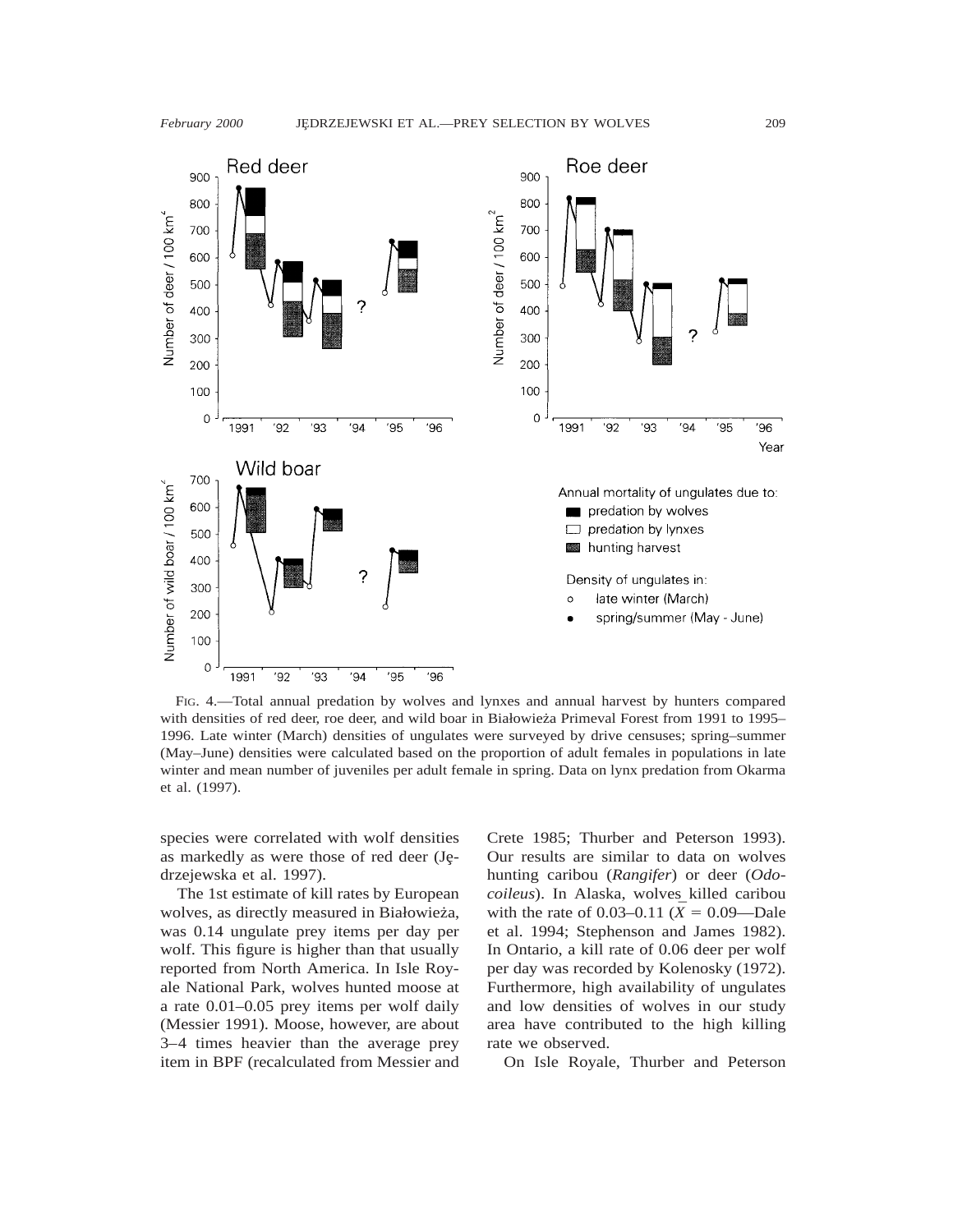(1993) related killing rate to the size of wolf packs. With pack size growing from 2 to 8 wolves, the daily killing rate of a pack increased from 0.09 to 0.16 ungulates/day. For 5–6 wolves in a pack (typical pack size in our study), the daily killing rate of Isle Royale wolves would have been 0.12 moose/pack or 0.02 moose/wolf (calculated from regression equation of Thurber and Peterson 1993). In our study, wolf packs ranged in size from 2 to 8 animals, but mean pack size (used in calculations of predation impact) varied little among years. Thus, possible variation in killing rate due to varying pack size had little influence on accuracy of calculations of predation impact in our study.

Potential prey consumption rates by European wolves were calculated by Głowaciński and Profus (1997) based on metabolic rates of wolves calculated from laboratory experiments. These authors arrived at estimates of 1.7–2.8 kg of prey biomass per wolf per day. This is only onehalf of the value obtained in our study, which suggests that the total impact of wolves on ungulates calculated by Głowaciński and Profus (1997) from energy requirements of wolves is seriously underestimated.

In BPF, wolves exerted highest predation impact on red deer. They took more deer than lynxes did but fewer than did human hunters. For the seasons 1991–1992 through 1995–1996, mortality due to these 3 factors usually exceeded the yearly production of young and caused decline of deer population. This decline accelerated in 1996 and 1997 (Jędrzejewski et al. 1999). The results of our study suggest that effects of predation and harvest by hunters on the total mortality of ungulates are additive. Hunting in BPF is most intense from October through February. At this time, wolf and lynx predation is determined largely by the existing density of adults and number of young. In 1991, forestry personnel began intense reduction of ungulates to protect forest plantations from browsing. When added to this culling process, predation contributed significantly to the decline of ungulate numbers.

There are still many unanswered questions about wolves in European biomes. Variation in kill rates in relation to seasons and to changes in ungulate abundance remains unknown. Also, dietary responses of wolves to changes in ungulate abundance in localities where red deer are scarce or absent need to be investigated. The role of predation, whether in regulating or limiting (sensu Messier 1995b; Sinclair 1989) populations of European ungulates, needs further study.

# **ACKNOWLEDGMENTS**

We thank E. Bujko, M. Szlachciuk, S. Niedźwiecki, R. Kowalczyk, S. Śnieżko, A. Szymura, the students of Forestry High School in Białowieża, and many other volunteers for their strenuous field work during snowtracking and radiotracking sessions. We are grateful to the Regional Headquarters of the State Forests in Białystok and the Forest Administration of Białowieża, Browsk, and Hajnówka for information on ungulate hunting quotas. We thank L. Szymura for her help with computer data files. Comments by Z. Pucek and 3 anonymous referees on the earlier drafts of this paper are gratefully acknowledged. This study was financed by the budget of the Mammal Research Institute and partly by grants KBN 6P20401905 and KBN 6P04F02612.

#### LITERATURE CITED

- BOBEK, B., K. MOROW, K. PERZANOWSKI, AND M. KO-SOBUCKA. 1992. The red deer (*Cervus elaphus*)—its ecology and management. Wydawnictwo Œwiat, Warszawa, Poland (in Polish).
- BUNEVICH, A. N. 1988. Dynamics of numbers and food of the wolf in Belovezha Primeval Forest. Zapovedniki Belorussii 12:108–113 (in Russian).
- DALE, B. W., L. G. ADAMS, AND R. T. BOWYER. 1994. Functional response of wolves preying on barrenground caribou in a multiple-prey ecosystem. The Journal of Animal Ecology 63:644–652.
- DEBROT, S., C. MERMOD, G. FIVAZ, AND J.-M. WEBER. 1982. Atlas des poils de mammiferes d'Europe. Universite de Neuchatel, Peseux, Switzerland.
- DZIĘCIOŁOWSKI, R. 1969. Weight of our lowland red deer. £owiec Polski 19:4 (in Polish).
- DZIĘCIOŁOWSKI, R., AND Z. PIELOWSKI. 1993. The moose. Wydawnictwo Anton 5, Warszawa, Poland (in Polish).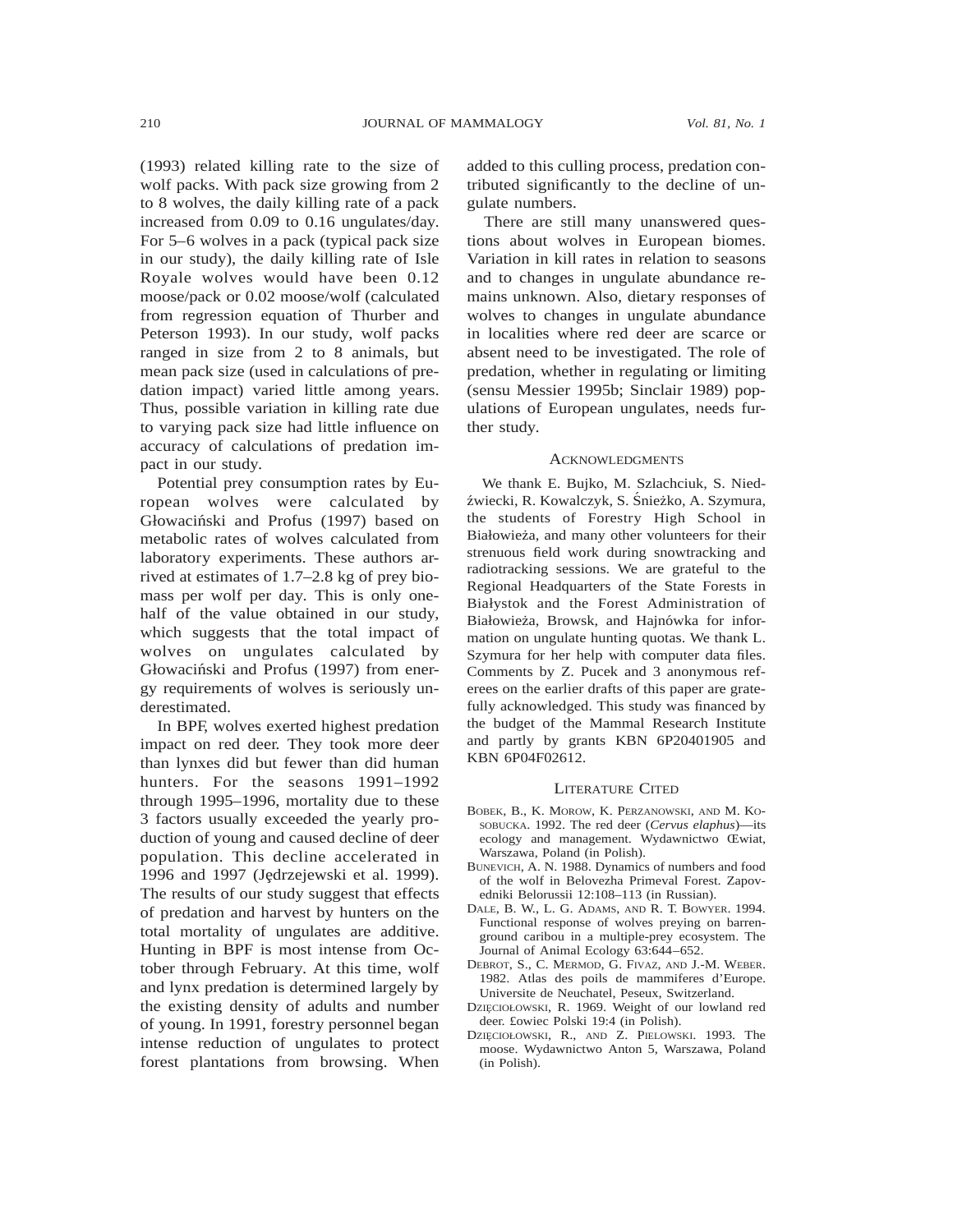- FALIŃSKI, J. B. 1986. Vegetation dynamics in temperate lowland primeval forest. Dr W. Junk Publishers, Dordrecht, The Netherlands.
- FRUZIŃSKI, B. 1992. The wild boar. Wydawnictwo Cedrus, Warszawa, Poland (in Polish).
- GAVRIN, V. F., AND S. S. DONAUROV. 1954. The wolf in Białowieża Primeval Forest. Zoologicheskii Zhurnal 33:904–924 (in Russian).
- GŁOWACIŃSKI, Z., AND P. PROFUS. 1997. Potential impact of wolves *Canis lupus* on prey populations in eastern Poland. Biological Conservation 80:99–106.
- GOSZCZYŃSKI, J. 1974. Studies on the food of foxes. Acta Theriologica 19:1–18.
- HOLLING, C. S. 1959. The components of predation as revealed by a study of small-mammal predation of the European pine sawfly. The Canadian Entomologist 91:293–320.
- JACOBS, J. 1974. Quantitative measurements of food selection; a modification of the forage ratio and Ivlev's electivity index. Oecologia (Berlin) 14:413– 417.
- JĘDRZEJEWSKA, B., AND W. JĘDRZEJEWSKI. 1998. Predation in vertebrate communities. The Białowieża Primeval Forest as a case study. Springer, Berlin, Germany.
- JĘDRZEJEWSKA, B., W. JĘDRZEJEWSKI, A. N. BUNEVICH, L. MIŁKOWSKI, AND Z. A. KRASIŃSKI. 1997. Factors shaping population densities and increase rates of ungulates in Białowieża Primeval Forest (Poland and Belarus) in the 19th and 20th centuries. Acta Theriologica 42:399–451.
- JĘDRZEJEWSKA, B., W. JĘDRZEJEWSKI., A. N. BUNEVICH, L. MIŁKOWSKI, AND H. OKARMA. 1996. Population dynamics of wolves *Canis lupus* in Białowieża Primeval Forest (Poland and Belarus) in relation to hunting by humans, 1847–1993. Mammal Review 26:103–126.
- JĘDRZEJEWSKA, B., H. OKARMA, W. JĘDRZEJEWSKI, AND L. MIŁKOWSKI. 1994. Effects of exploitation and protection on forest structure, ungulate density and wolf predation in Białowieża Primeval Forest, Poland. The Journal of Applied Ecology 31:664–676.
- JĘDRZEJEWSKI, W., B. JĘDRZEJEWSKA, H. OKARMA, AND A. L. RUPRECHT. 1992. Wolf predation and snow cover as mortality factors in the ungulate community of the Białowieża National Park, Poland. Oecologia (Berlin) 90:27–36.
- JEDRZEJEWSKI, W., B. JEDRZEJEWSKA, H. OKARMA, K. SCHMIDT, A. N. BUNEVICH, AND L. MIŁKOWSKI. 1996. Population dynamics (1869–1994), demography, and home ranges of the lynx in Białowieża Primeval Forest (Poland and Belarus). Ecography 19:122– 138.
- JEDRZEJEWSKI, W., B. JEDRZEJEWSKA, K. SCHMIDT, H. OKARMA, AND R. KOWALCZYK. 1999. Ecology of the lynx (Lynx lynx) in Białowieża Primeval Forest. Wiadomoœci Ekologiczne 45:17–41 (in Polish with English summary).
- JĘDRZEJEWSKI, W., K. SCHMIDT, L. MIŁKOWSKI, B. JĘDRZEJEWSKA, AND H. OKARMA. 1993. Foraging by lynx and its role in ungulate mortality: the local (Białowieża Forest) and the Palaearctic viewpoints. Acta Theriologica 38:385–403.
- KOLENOSKY, G. B. 1972. Wolf predation on wintering

deer in east-central Ontario. The Journal of Wildlife Management 36:357–369.

- KOSSAK, S. 1995. Game animal numbers in the Białowieża Forest and proposed ways of game management. Sylwan 139(8):25–41 (in Polish with English summary).
- LEBEDEVA, L. S. 1956. Ecological characteristics of the wild boar in Belovezha Primeval Forest. Uchenye Zapiski Moskovskogo Gorodskogo Pedagogicheskogo Instituta im. V. P. Potemkina 61:105–271 (in Russian).
- LOCKIE, J. D. 1959. The estimation of the food of foxes. The Journal of Wildlife Management 23:224– 227.
- MESSIER, F. 1991. The significance of limiting and regulating factors on the demography of moose and white-tailed deer. The Journal of Animal Ecology 60:377–393.
- MESSIER, F. 1995a. On the functional and numerical responses of wolves to changing prey density. Pp. 187–197 in Ecology and conservation of wolves in a changing world (L. N. Carbyn, S. H. Fritts, and D. R. Seip, eds.). Proceedings of the Second North American Symposium on Wolves. Canadian Circumpolar Institute, University of Alberta, Edmonton, Canada.
- MESSIER, F. 1995b. Trophic interactions in two northern wolf–ungulate systems. Wildlife Research 22:131– 146.
- MESSIER, F., AND M. CRETE. 1985. Moose–wolf dynamics and the natural regulation of moose populations. Oecologia (Berlin) 65:503–512.
- MIŁKOWSKI, L. 1970. Hunting in Białowieża Primeval Forest. Guide for hunters. Wojewódzki Oœrodek Infomacji Turystycznej, Białystok, Poland (in Polish).
- OKARMA, H., B. JEDRZEJEWSKA, W. JEDRZEJEWSKI, Z. A. KRASIŃSKI, AND L. MIŁKOWSKI. 1995. The roles of predation, snow cover, acorn crop, and man-related factors on ungulate mortality in Białowieża Primeval Forest, Poland. Acta Theriologica 40:197–217.
- OKARMA, H., W. JEDRZEJEWSKI, K. SCHMIDT, R. KO-WALCZYK, AND B. JĘDRZEJEWSKA. 1997. Predation of Eurasian lynx on roe deer and red deer in Białowieża Primeval Forest, Poland. Acta Theriologica 42:203– 224.
- OKARMA, H., W. JEDRZEJEWSKI, K. SCHMIDT, S. ŚNIE-ŻKO, A. N. BUNEVICH, AND B. JEDRZEJEWSKA. 1998. Home ranges of wolves in Białowieża Primeval Forest, Poland, compared with other Eurasian populations. Journal of Mammalogy 79:842–852.
- PIELOWSKI, Z. 1988. The roe deer. Pañstwowe Wydawnictwo Rolnicze i Leœne, Warszawa, Poland (in Polish).
- PUCEK, Z. (ed.) 1981. Keys to vertebrates of Poland. Mammals. Polish Scientific Publishers, Warszawa, Poland.
- SABLINA, T. B. 1955. Ungulates of Belovezha Primeval Forest. Trudy Instituta Morfologii Zhivotnykh im. A. N. Severtsova, Akademiya Nauk SSSR 15:1–191 (in Russian).
- SINCLAIR, A. R. E. 1989. Population regulation in animals. Pp. 197–241 in Ecological concepts (J. M. Cherrett, ed.). Blackwell Scientific Publications, Oxford, United Kingdom.
- STEPHENSON, R. O., AND D. JAMES. 1982. Wolf move-